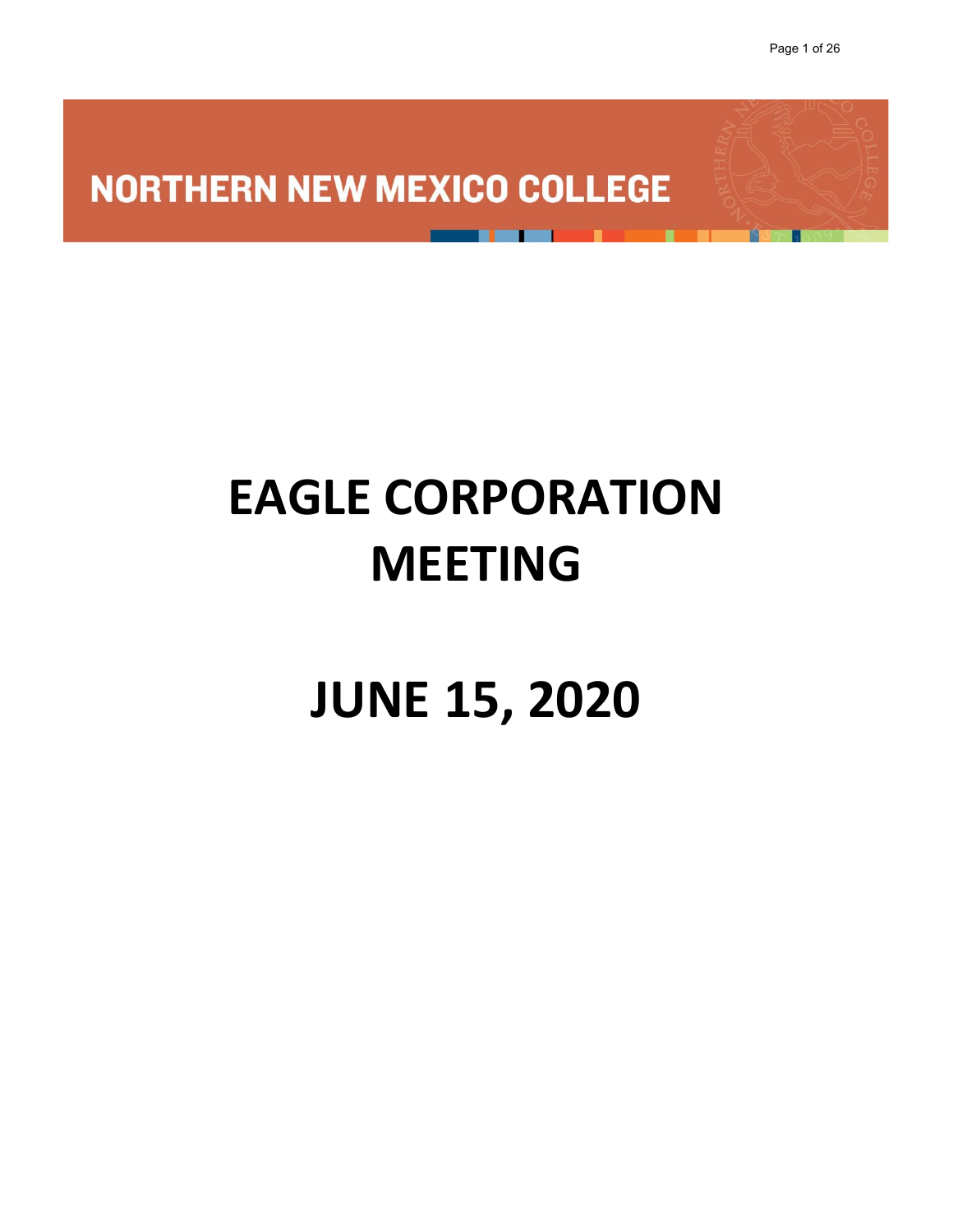Office of the President **NORTHERN New Mexico College** 



#### **NOTICE**

The Board of Directors of the Eagle Corporation of Northern New Mexico College will hold a special meeting on **Monday, June 15, 2020 at 3:30PM, Via Zoom**.

Join Zoom Meeting [https://nnmc.zoom.us/j/96543606802?pwd=YzQ0YUR1MEJJdlN5WU84R01UOHVuUT09](https://www.google.com/url?q=https://nnmc.zoom.us/j/96543606802?pwd%3DYzQ0YUR1MEJJdlN5WU84R01UOHVuUT09&sa=D&ust=1592141940795000&usg=AOvVaw2wnjZ0cIQyy_Wx0XnmM3OO)

Meeting ID: 965 4360 6802 Password: 642331 One tap mobile +16699006833,,96543606802# US (San Jose) +12532158782,,96543606802# US (Tacoma)

Dial by your location +1 669 900 6833 US (San Jose) +1 253 215 8782 US (Tacoma) +1 346 248 7799 US (Houston) +1 929 205 6099 US (New York) +1 301 715 8592 US (Germantown) +1 312 626 6799 US (Chicago) 877 853 5247 US Toll-free 888 788 0099 US Toll-free 833 548 0276 US Toll-free 833 548 0282 US Toll-free Meeting ID: 965 4360 6802 Find your local number: [https://nnmc.zoom.us/u/abjz3shZVX](https://www.google.com/url?q=https://nnmc.zoom.us/u/abjz3shZVX&sa=D&ust=1592141940795000&usg=AOvVaw2nfGb7SSdyzdEh7wU3NsJ7)

#### **FINAL AGENDA**

- **I. CALL TO ORDER**
- **II. APPROVAL OF AGENDA**
- **III. ADOPTION OF ARTICLES OF INCORPORATION – Action Required**
- **IV. ADOPTION OF BYLAWS Action Required**
- **V. ELECTION OF OFFICERS – Action Required**
- **VI. OVERVIEW OF STRATEGIC ENGAGEMENT – Informational**
- **VII. ADJOURNMENT**

*In accordance with the Americans with Disabilities Act (ADA), physically challenged individuals who require special accommodations should contact the President's Office at 505-747-2140 at least one week prior to the meeting or as soon as possible.*

P.O. Box 160 | El Rito, NM 87530 | Ph: 575 581.4100 | Fax: 575 581.4140 | www.nnmc.edu NORTHERN is an equal opportunity and affirmative action employer.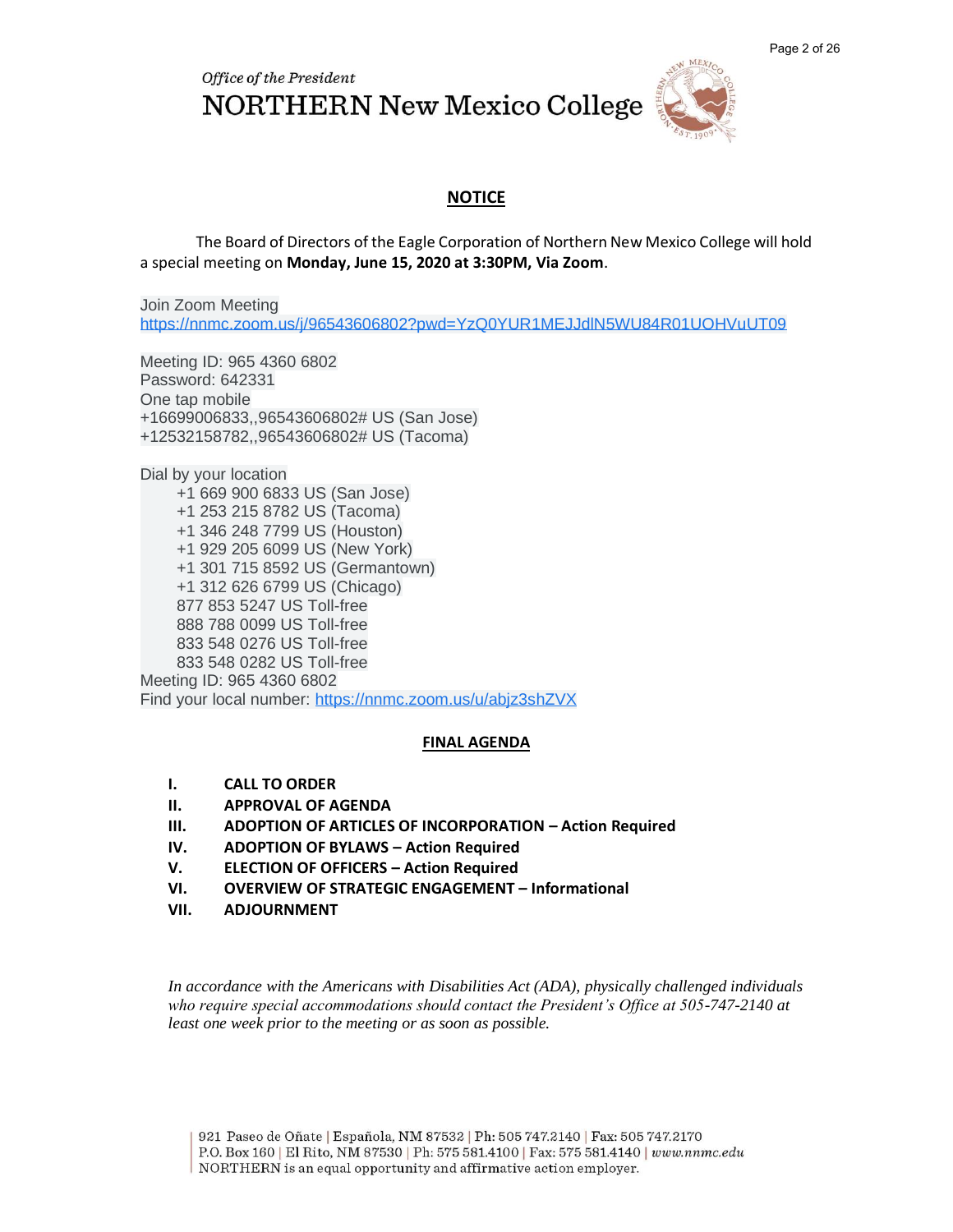#### **ARTICLES OF INCORPORATION**

#### **OF**

#### **NORTHERN NEW MEXICO COLLEGE EAGLE CORPORATION**

The undersigned, for the purpose of forming a corporation under the New Mexico Business Corporation Act and the University Research Park and Economic Development Act, hereby certifies:

#### **ARTICLE I**

The name of the corporation shall be: Northern New Mexico College Eagle Corporation.

#### **ARTICLE II**

The period of duration of the corporation shall be perpetual.

#### **ARTICLE III**

The purposes for which the corporation is organized are as follows:

All purposes permitted under the University Research Park and Economic Development Act NMSA Sections 21-28-1 through 21-28-25, as amended;

#### **ARTICLE IV**

The corporation shall have authority to issue up to One Thousand (1,000) shares of no-par value common stock. Shares of stock of the corporation shall be held only by Northern New Mexico College.

#### **ARTICLE V**

The address of the corporation's initial registered office is 921 N. Paseo de Oñate, Española, NM 87532, and the name of the corporation's initial registered agent at such address is Richard J. Bailey Jr.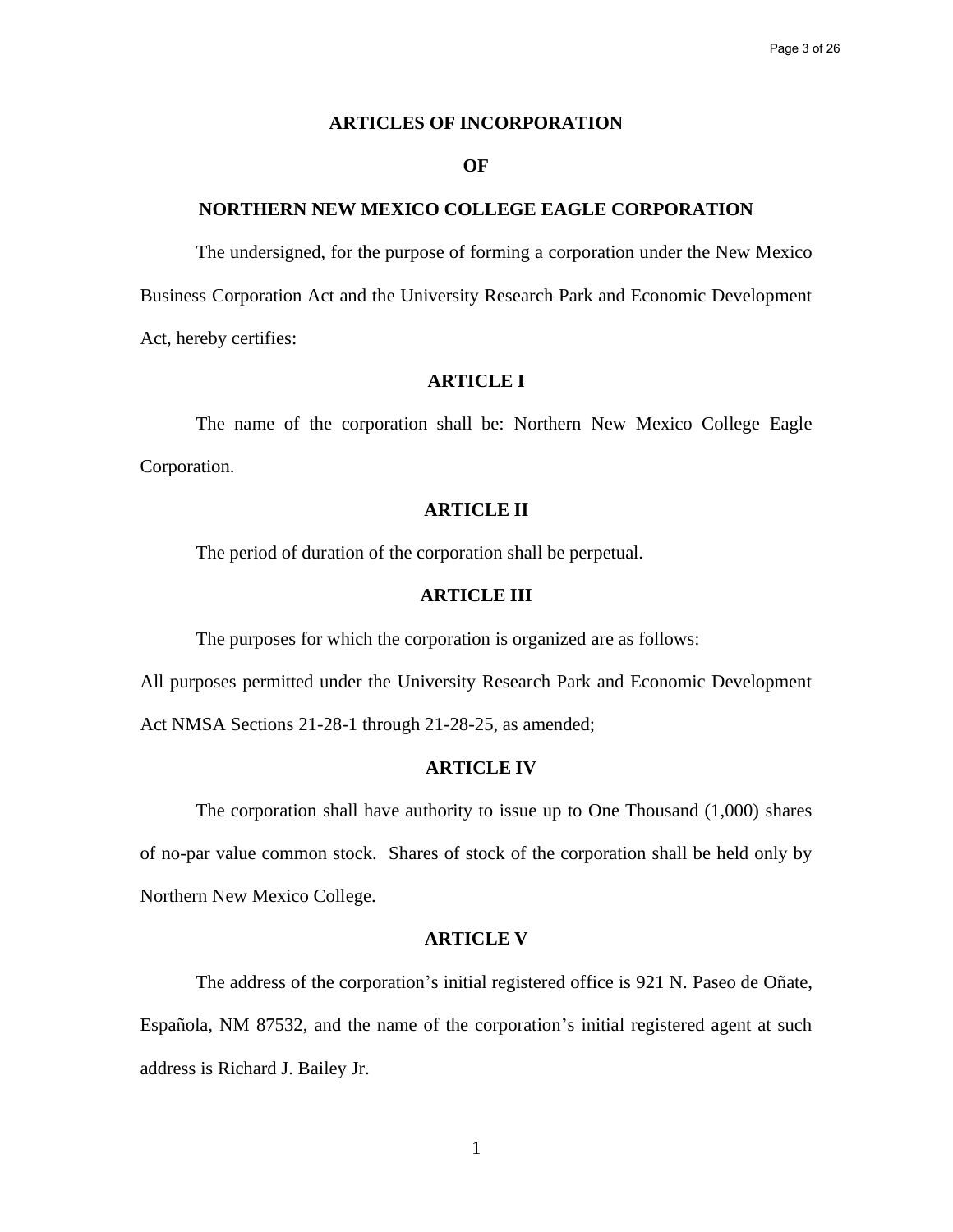Page 4 of 26

#### **ARTICLE VI**

The corporation shall be governed by, and all of its functions, powers and duties shall be exercised by, a board of directors appointed by the regents consisting of such number as may be provided by the bylaws. Members of the board of directors may include the president of the college, the regents, officers and employees of the college and other persons selected by the regents.

The Board of Directors, except as limited by the New Mexico Business Corporation Act, the University Research Park and Economic Development Act, and these Articles of Incorporation, shall have the right to make, adopt, alter, amend and repeal Bylaws, fixing and altering the number of its directors and providing for the management of its property, and the regulation and governance of its business and affairs.

The initial Board of Directors shall consist of five members. The names and addresses of the persons who have consented to serve as directors until the first annual meeting of shareholders or until their successors are elected and qualified are:

#### **NAME ADDRESS and/or Job Title**

| Richard J. Bailey | President<br>Northern NM College<br>P.O. Box 711<br>El Rito NM 87530                 |
|-------------------|--------------------------------------------------------------------------------------|
| Ricky Bejarano    | <b>Vice President</b><br><b>Administration and Finance</b><br>Northern NM College    |
| Julianna Barbee   | Director<br><b>Small Business Development</b><br>Center, Northern NM College         |
| Kathy Keith       | Director, Community<br>Partnerships Office, Los<br><b>Alamos National Laboratory</b> |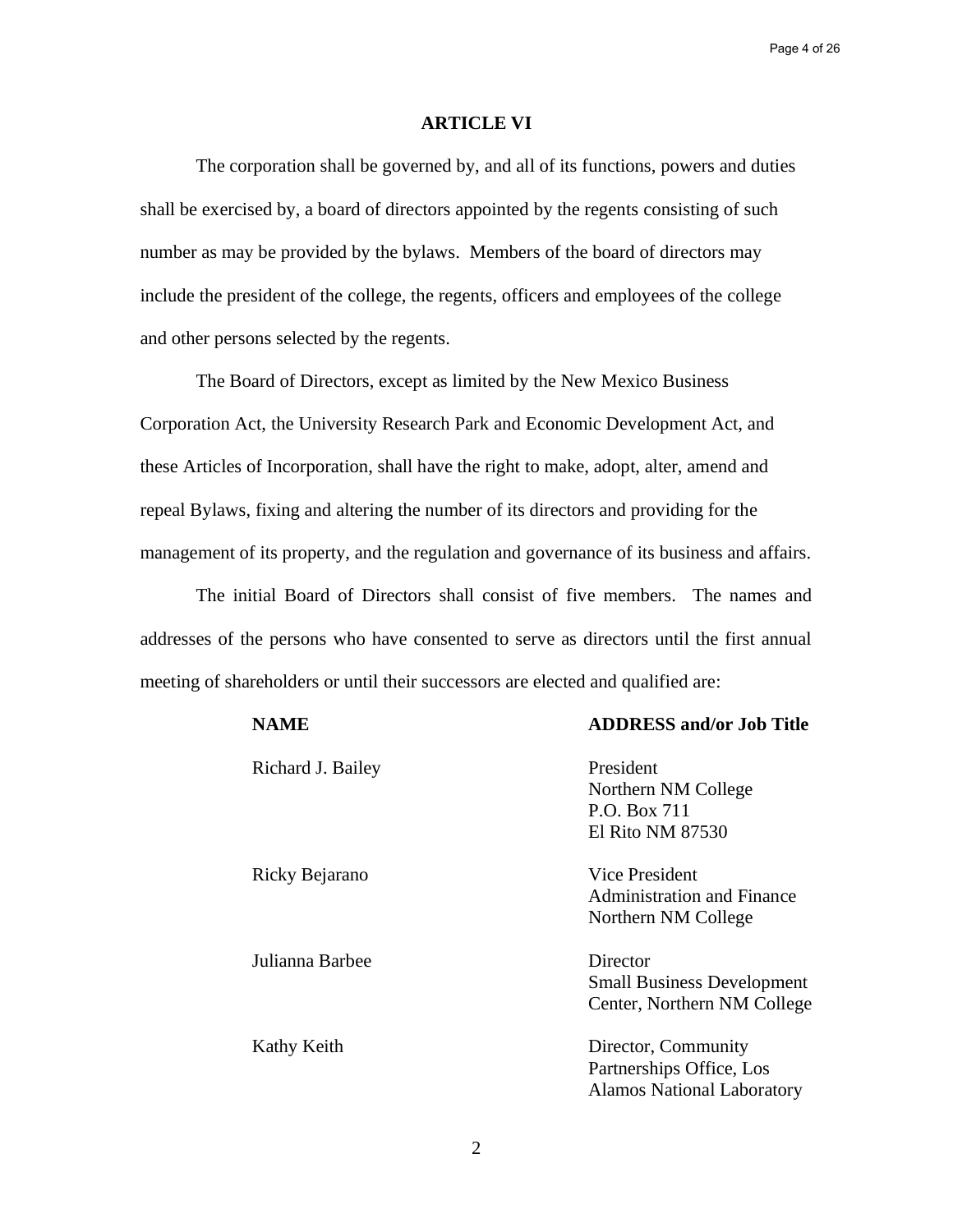Erica Velarde Board of Regents Member Northern NM College

#### **ARTICLE VII**

The name and address of the incorporator is: Richard J. Bailey Jr. whose address

is 921 N Paseo de Oñate, Española, New Mexico 87532.

IN WITNESS WHEREOF, I have hereunto set my hand and seal this  $\_\_\_\_day$  of

May, 2020

Richard J. Bailey Jr.

 $\overline{a}$ 

#### **STATEMENT OF ACCEPTANCE OF APPOINTMENT BY DESIGNATED INITIAL REGISTERED AGENT**

I, Richard J. Bailey, Jr., hereby acknowledge the acceptance of my appointment as Initial Registered Agent of Northern New Mexico Community College, Inc., the corporation that is named in the annexed Articles of Incorporation.

Richard J. Bailey Jr.

STATE OF NEW MEXICO COUNTY OF RIO ARRIBA

This instrument was acknowledged before me on May \_\_\_, 2020, by Richard J. Bailey, Jr.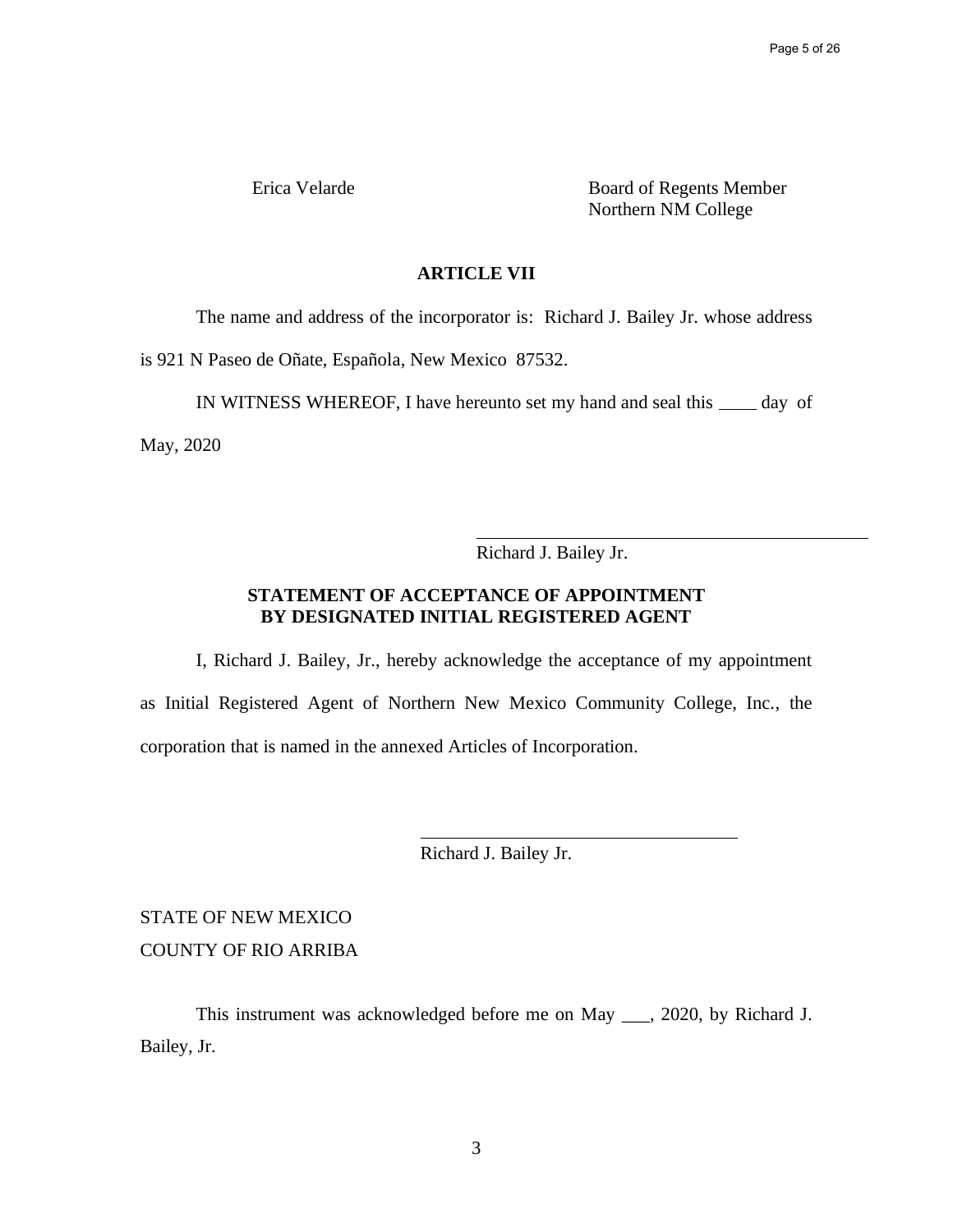(Seal) Notary Public

My commission expires:

W3730988.DOC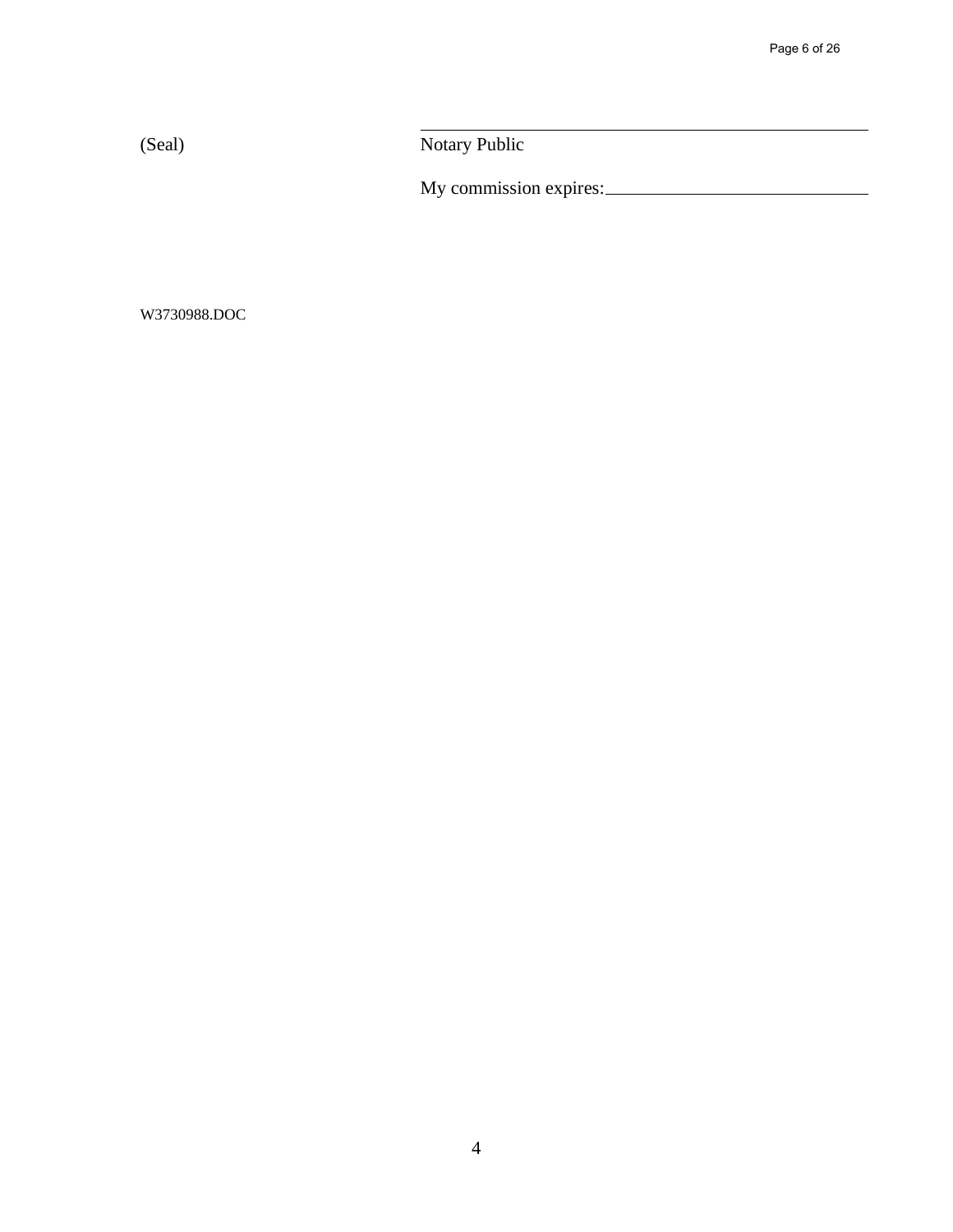#### **BYLAWS OF**

#### **NORTHERN NEW MEXICO COLLEGE CORPORATION**

#### **ARTICLE I**

#### CORPORATE OFFICE

The principal office of the corporation in the State of New Mexico shall be located in the City of Española. The corporation may have such other offices, either within or without the State of New Mexico as the business of the corporation may require from time to time.

#### **ARTICLE II**

#### SHAREHOLDERS' MEETINGS

Section 1. **Annual Meeting**. The annual meeting of shareholders for the appointment of directors and the transaction of such other business as may properly come before it shall be held at the registered office of the corporation or at such other place within or without the State of New Mexico as shall be set forth in the notice of meeting. The meeting shall be held within five (5) months of the close of the fiscal year of the corporation. Failure to hold the annual meeting at the designated time shall not work a forfeiture or dissolution of the corporation. If the appointment of directors is not held on the day designated for any annual meeting, or any adjournment thereof, the Board of Directors shall cause the election to be held at a special meeting of the shareholders as soon thereafter as may be convenient.

Section 2. **Special Meeting**. Special meetings of shareholders other than those regulated by statute, may be called at any time by the president, the chairman of the Board of Directors if a chairman is elected, the Board of Directors, any vice president acting as president pursuant to these Bylaws, and/or the holders of not less than twenty-five percent (25%) of all the outstanding shares entitled to vote at such special meeting. Special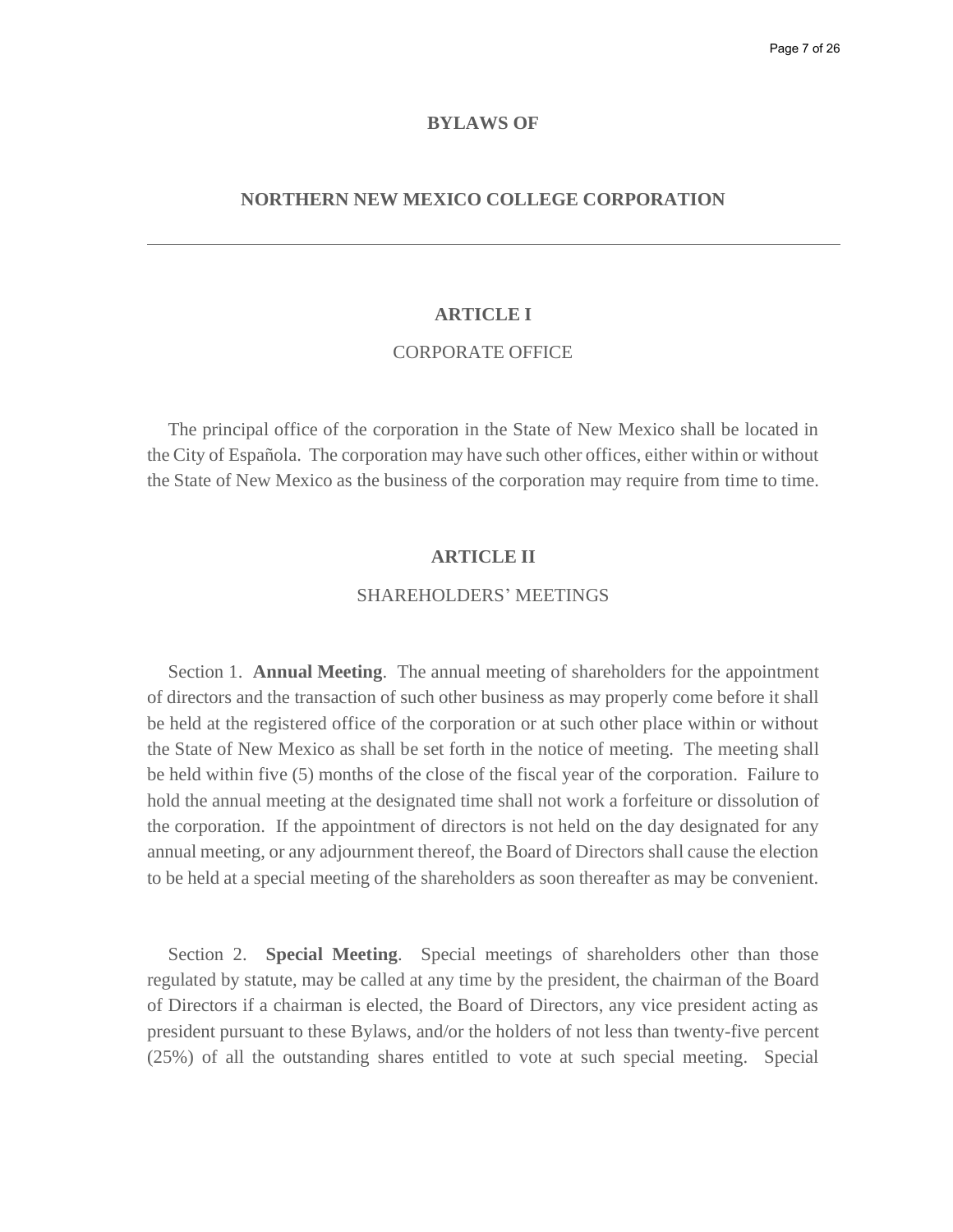meetings shall be held at the registered office of the corporation or at such place within or without the State of New Mexico as shall be set forth in the notice of meeting.

Section 3. **Notice of Meeting**. Written notice stating the place, day and hour of the meeting and, in case of a special meeting, the purpose or purposes for which the meeting is called, shall be delivered not less than ten (10) nor more than fifty (50) intervening calendar days before the date of the meeting, either personally, whether in writing or orally, by electronic correspondence, by facsimile, or by mail, at the direction of the president, the secretary or the officer or persons calling the meeting, to each shareholder of record entitled to vote at the meeting. If sent by electronic correspondence or facsimile, the notice shall be deemed delivered upon receipt by the sender of confirmation of successful delivery. If mailed, the notice shall be deemed to be delivered when deposited in the United States mail addressed to the shareholder at his/her address as it appears on the stock transfer books of the corporation, with postage thereon prepaid. Attendance of a shareholder in person or by proxy at a meeting constitutes a waiver of notice of the meeting, except where a shareholder attends a meeting for the express purpose of objecting to the transaction of any business because a meeting is not lawfully called or convened.

A waiver of notice signed by all shareholders entitled to vote at the meeting may designate any time or place, either within or without the State of New Mexico, as the time and place or the holding of such meeting.

Section 4. **Meeting of All Shareholders**. If all of the shareholders entitled to vote shall meet at a time and place, either within or without the State of New Mexico, and consent to the holding of a meeting, such meeting shall be valid without call or notice, and at such meeting any corporate action may be taken.

Section 5. **Closing of Transfer Books or Fixing of Record Date**. For the purpose of determining shareholders entitled to notice of, or to vote at, any meeting of shareholders or any adjournment thereof, or entitled to receive payment of any dividend, or in order to make a determination of shareholders for any other proper purpose, the Board of Directors of the corporation may provide that the stock transfer books shall be closed for a stated period not to exceed fifty (50) days. If the stock transfer books are closed for the purpose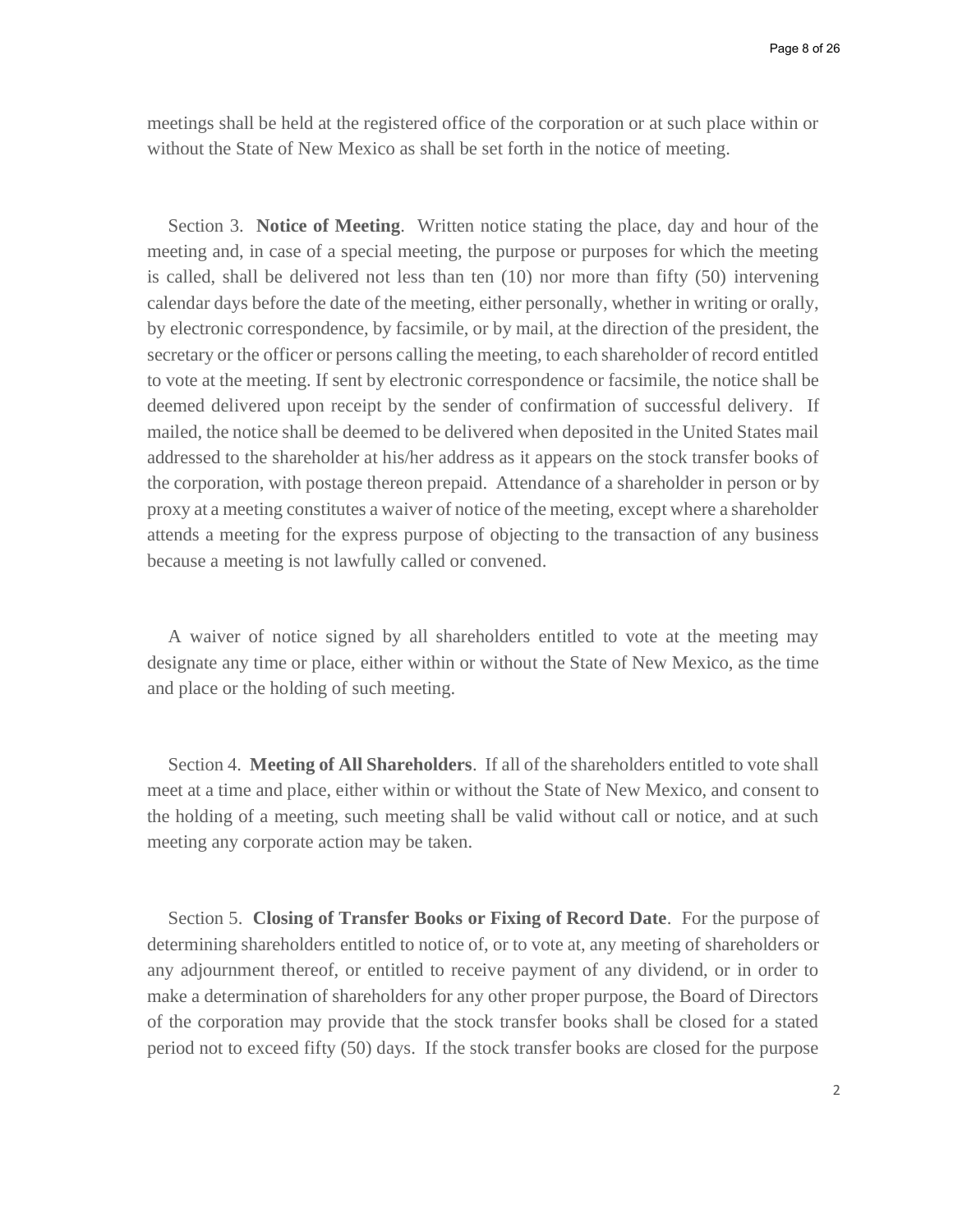of determining shareholders entitled to notice of, or to vote at a meeting of the shareholders, the books shall be closed for at least ten (10) days immediately preceding the meeting. In lieu of closing the stock transfer books, the Board of Directors may fix in advance a date as the record date for any such determination of shareholders, the date to be not more than fifty (50) days and, in case of a meeting of shareholders, not less than ten (10) days prior to the date on which the particular action, requiring such determination of shareholders is to be taken. If the stock transfer books are not closed and no record date is fixed for the determination of shareholders entitled to notice of, or to vote at, a meeting of shareholders, or shareholders entitled to receive payment of a dividend, the date on which notice of the meeting is mailed or the date on which the resolution of the Board of Directors declaring the dividend is adopted, as the case may be, shall be the record date for the determination of shareholders. When a determination of shareholders entitled to vote at any meeting of shareholders has been made as provided in this section, the determination shall apply to any adjournment thereof.

Section 6. **Voting List**. The officer or agent having charge of the stock transfer books for shares of the corporation shall make, at least ten (10) days before each meeting of shareholders, a complete list of the shareholders entitled to vote at the meeting or any adjournment thereof, arranged in alphabetical order, with the address of, and the number of shares held by, each, which list, for a period of ten (10) days prior to the meeting, shall be kept on file at the registered office of the corporation and shall be subject to inspection by any shareholder at any time during usual business hours. The list shall also be produced and kept open at the time and place of meeting and shall be subject to the inspection of any shareholder during the whole time of the meeting. The original stock transfer books shall be prima facie evidence as to who are the shareholders entitled to examine the lists or transfer books or to vote at any meeting of shareholders. Failure to comply with the requirements of this section does not affect the validity of any action taken at the meeting. An officer or agent having charge of the stock transfer books who fails to prepare the list of shareholders, or keep it on file for a period of ten (10) days, or produce and keep it open for inspection at the meeting, as provided in this section is liable to any shareholder suffering damage on account of the failure, to the extent of the damage.

Section 7. **Quorum of Shareholders**. A majority of the shares entitled to vote, represented in person or by proxy, shall constitute a quorum at a meeting of the shareholders. A quorum, once attained at a meeting, shall be deemed to continue until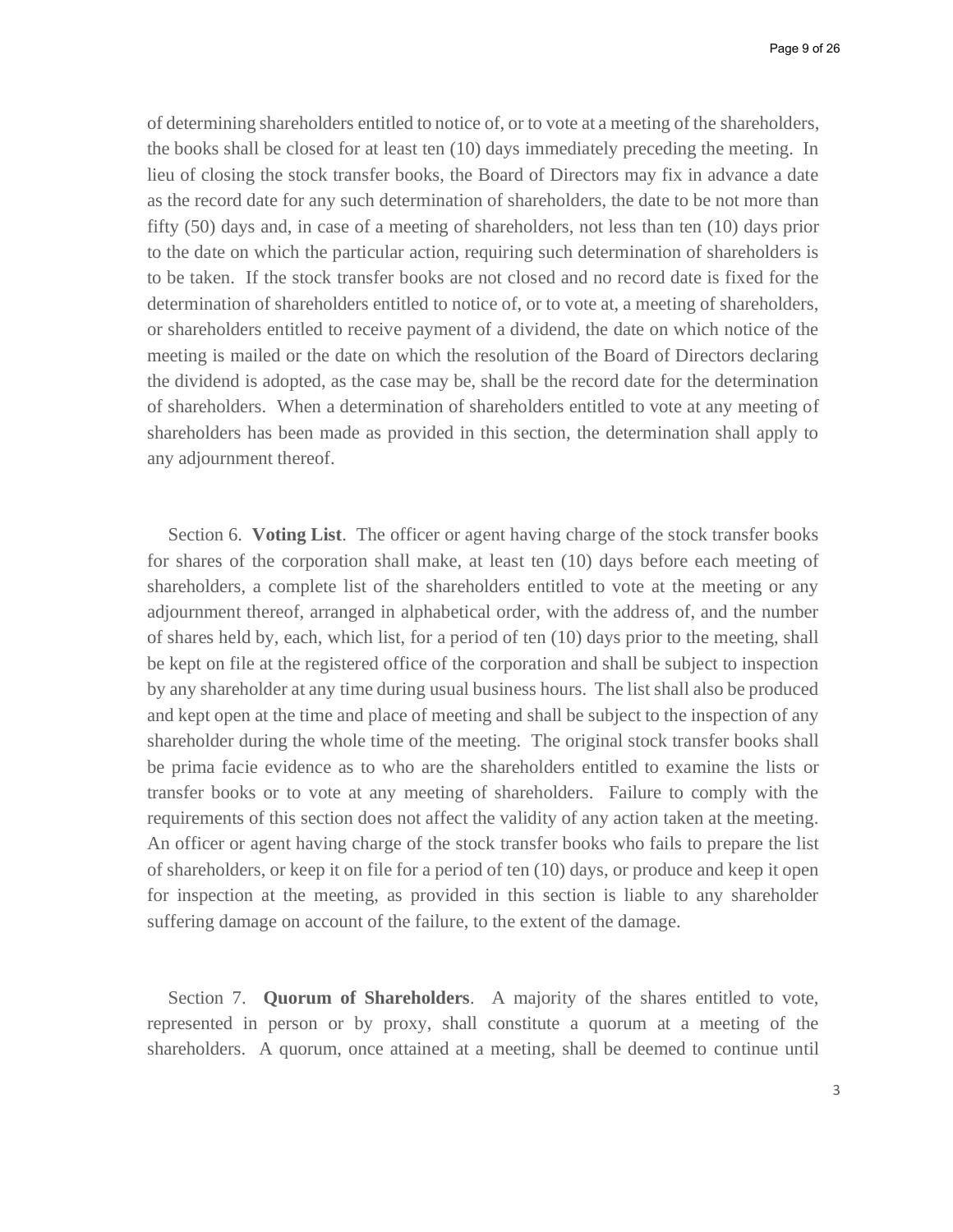adjournment notwithstanding the voluntary withdrawal of enough shares to leave less than a quorum. If a quorum is present, the affirmative vote of the majority of shareholders represented at the meeting and entitled to vote on the subject matter shall be the act of the shareholders, unless a vote of a greater number is required by law, these Bylaws or Articles of Incorporation. If, however, such quorum shall not be present or represented at any meeting of the shareholders, shareholders entitled to vote thereat, present in person or represented by proxy shall have the power to adjourn the meeting to a future date at which a quorum shall be present or represented. At such adjourned meeting, any business may be transacted which might have been transacted at the meeting as originally called.

Section 8. **Voting of Shares**. Each outstanding share, regardless of class, shall be entitled to one (1) vote on each matter submitted to a vote at a meeting of shareholders.

Section 10. **Proxies**. Every proxy must be written, dated, and signed by the shareholder or by his/her duly authorized attorney-in-fact. No proxy shall be valid after eleven (11) months from the date of its execution, unless otherwise specifically provided in the proxy. Unless as otherwise provided in the proxy or by law, every proxy shall be revocable at the pleasure of the shareholder executing it.

Section 11. **Written Consent**. Any action required to be taken at a meeting of the shareholders may be taken without a meeting, and the vote of shareholders may be dispensed with, if a consent in writing, setting forth the action so taken, shall be signed by all of the shareholders entitled to vote with respect to the corporate action being taken.

#### **ARTICLE III**

#### **DIRECTORS**

Section 1. **General Powers**. The business and affairs of the corporation shall be managed by the Board of Directors.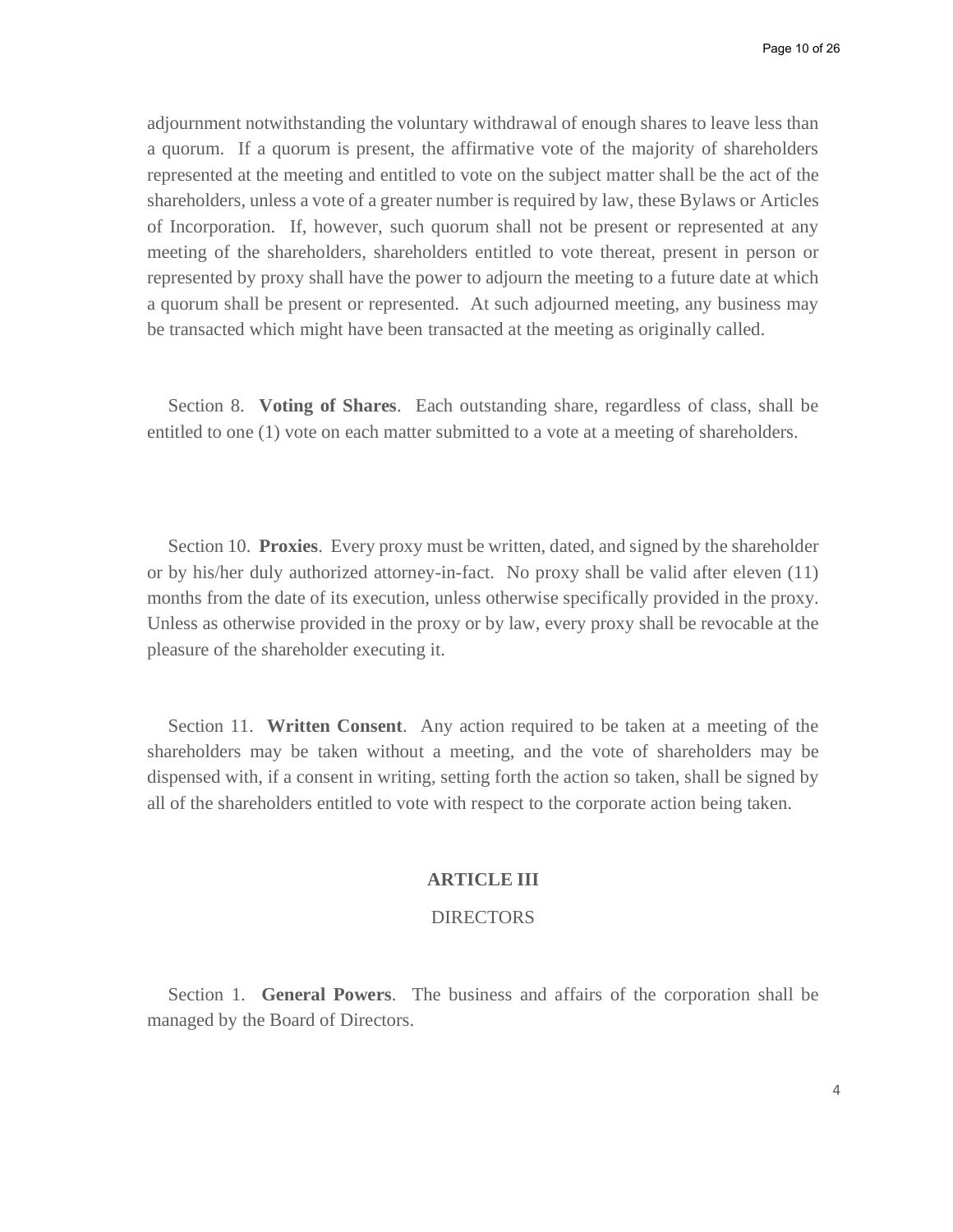Section 2. **Number, Tenure and Qualifications**. The number of directors of the corporation shall be established by resolution of the Board of Directors. The number of directors may be increased or decreased from time to time in the same manner, Directors shall be appointed by the Board of Regents of Northern New Mexico College. The term of office of each director shall be until the next annual meeting of the shareholders, and each director shall hold office for the term for which he/she is elected and until his/her successor has been elected and qualified, unless replaced by the Board of Regents prior to that time. Directors need not be residents of the State of New Mexico or shareholders of the corporation.

Section 4. **Duties and Powers**. The Board of Directors shall have control and management of the business and affairs of the corporation. The directors shall, in all cases, act as a Board, regularly convened, and, in the transaction of business, the act of a majority of directors, other than Advisory Directors, present at a meeting except as otherwise provided by law, these Bylaws or the Articles of Incorporation shall be the act of the Board, provided a quorum is present. The directors may adopt such rules and regulations for the conduct of their meetings and the management of the corporation as they may deem proper, not inconsistent with law or these Bylaws.

Section 5. **Interests in Other Companies**. Whenever the corporation is the holder of an interest in another entity, including without limitation shares of any other corporation and membership interests in any limited liability company, any right or power of the corporation as such interest holder (including the attendance, acting and voting at shareholders' or members' meetings and execution of waivers, consents, proxies or other instruments) may be exercised on behalf of the corporation by any person as the Board of Directors may authorize.

Section 6. **Regular Meetings**. A regular meeting of the Board of Directors, for the purpose of electing or appointing officers and for the transaction of any other business which may come before the meeting, shall be held without other notice than this bylaw, immediately after, and at the same place, as the annual meeting of shareholders. The Board of Directors may provide, by resolution, the time and place, either within or without the State of New Mexico, for the holding of additional regular meetings without other notice than such resolution.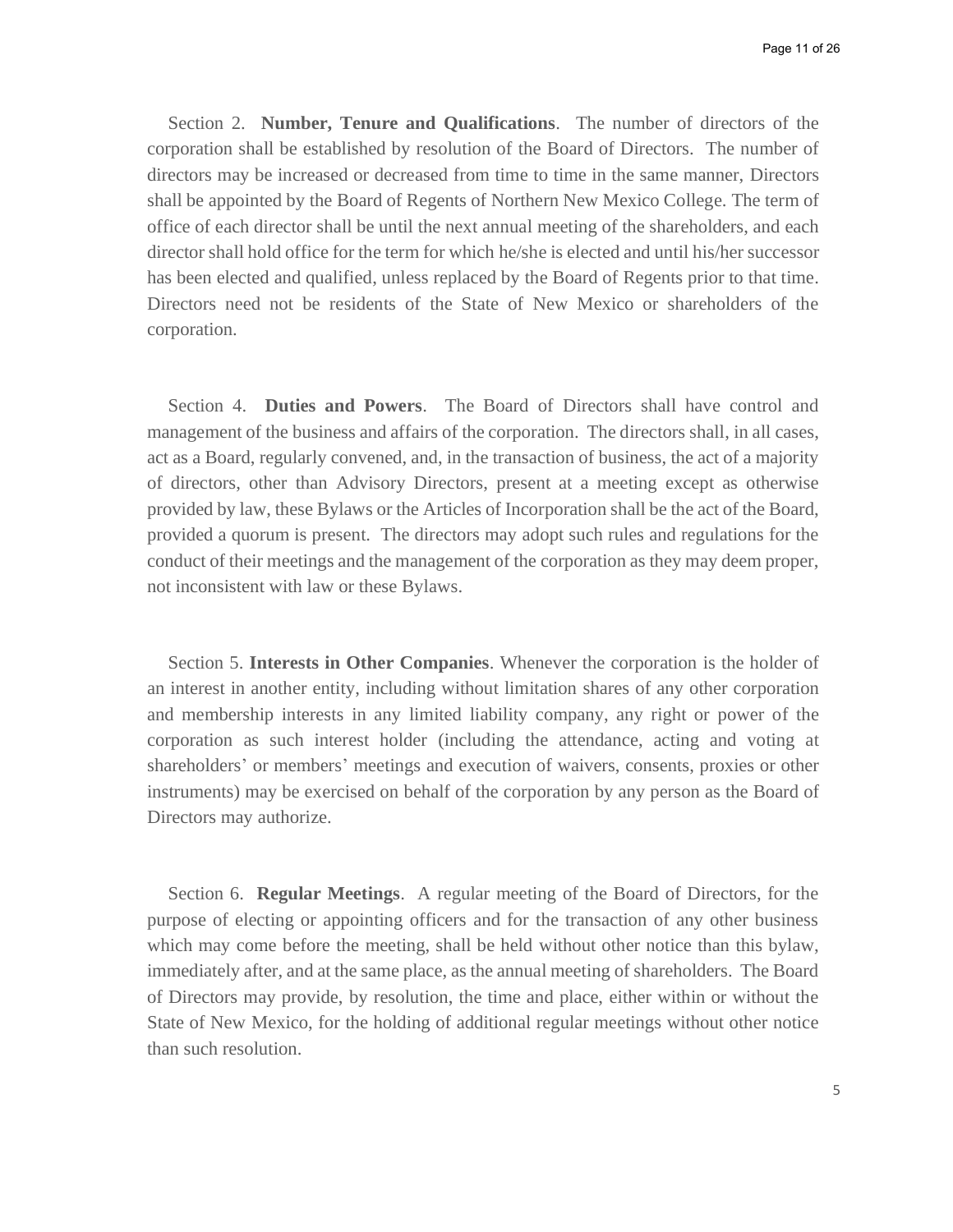Section 7. **Special Meetings**. Special meetings of the Board of Directors may be called by or at the request of the president at any time. The president or secretary shall, upon a written request of at least one-third (1/3) the number of directors, call a special meeting to be held not more than seven (7) days after the receipt of such request. The president may fix any place, either within or without the State of New Mexico as a place for holding any special meeting of the Board of Directors.

Section 8. **Meetings by Telephone Conference Calls or Other Forms of Virtual Participation.** Directors or any members of any committee designated by the directors may participate in a meeting of the Board of Directors or such committee by means of telephone conference or similar communications equipment by means of which all persons participating in the meeting can hear each other, and participation in such a meeting by the aforesaid means shall constitute presence in person at such meeting.

Section 9. **Notice of Meeting**. Notice of any special meeting shall be given personally, whether in writing or orally, by facsimile, by electronic correspondence, or by mail, not less than two (2) complete intervening calendar days before the day on which the meeting is to be held. If sent by facsimile or electronic mail, the notice shall be deemed delivered upon receipt by the sender of confirmation of successful delivery. If sent by mail, the notice shall be deemed delivered three (3) calendar days after it is deposited with the proper address thereon in the United States mail, or upon receipt by the addressee, whichever is sooner. Any director may waive notice of any meeting. The attendance of a director at any meeting shall constitute a waiver of notice of such meeting, except where a director attends a meeting for the express purpose of objecting to the transaction of any business because the meeting is not lawfully called or convened. Neither the business to be transacted at, nor the purpose of, any regular or special meeting of the Board of Directors need be specified in the notice or waiver of notice of such meeting.

Section 10. **Voting by Directors**. Each director shall be entitled to one (1) vote on each matter submitted to a vote at a meeting of the Board of Directors; notwithstanding the foregoing, Advisory Directors shall not be entitled to vote on matters submitted to a vote at a meeting of the Board of Directors. In the event of a tie vote of the directors, the vote of the Chairman of the Board (as hereinafter defined) shall determine the majority. The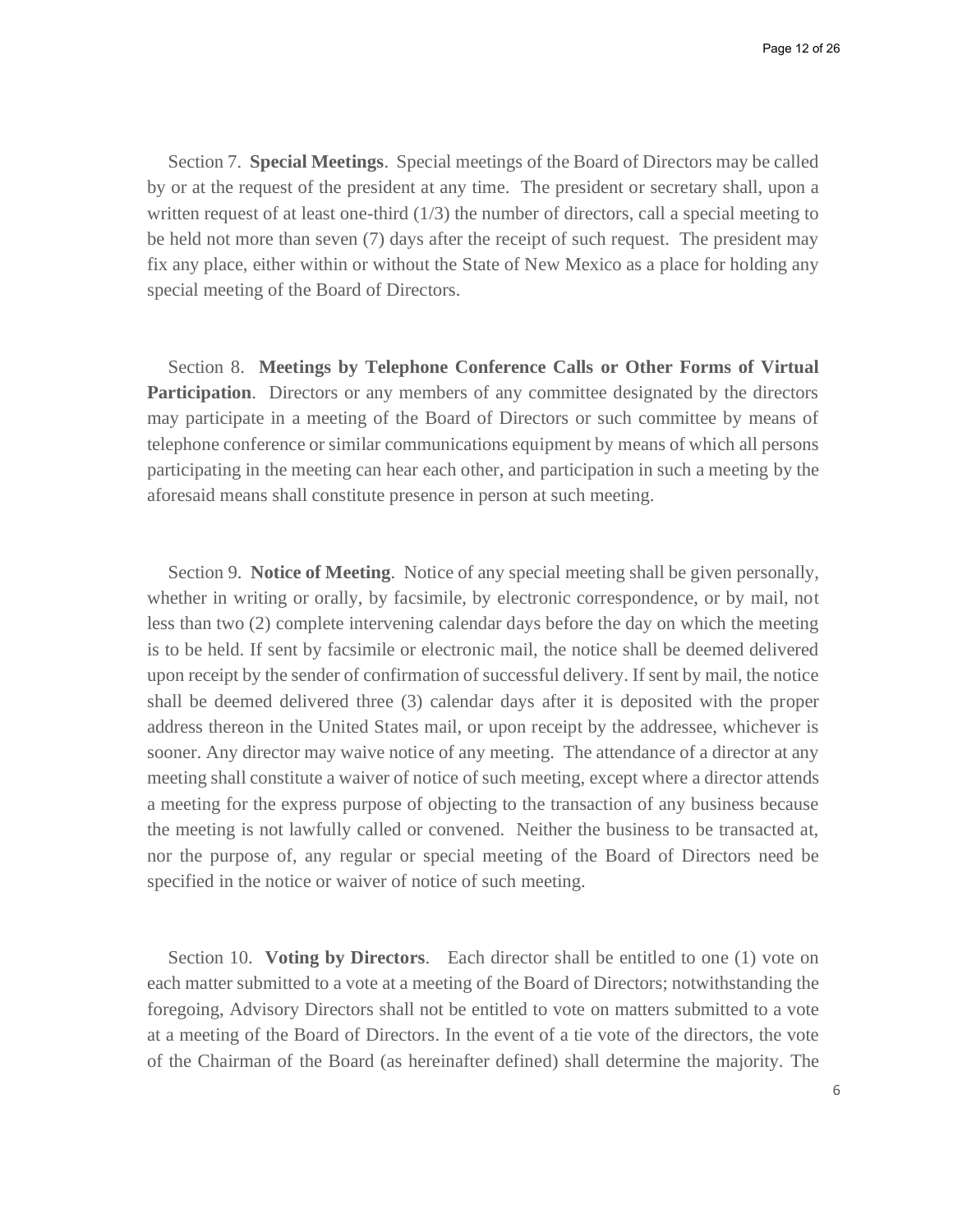vote of a temporary chairman elected solely for the purposes of a meeting at which the Chairman of the Board is not present shall not determine the majority in the event of a tie vote. In the event of a tie vote of the directors during a meeting at which the Chairman of the Board is not present, action on the issue shall be deferred until a sufficient number of directors or the Chairman of the Board are present to break the tie.

Section 11. **Quorum**. A majority of the number of directors entitled to vote shall constitute a quorum for the transaction of business at any regular or special meeting. A quorum, once attained at a meeting, whether in-person or remotely as identified in Section 8 above, shall be deemed to continue until adjournment notwithstanding a voluntary withdrawal of enough directors to leave less than a quorum. The act of the majority of the directors present, whether in-person or virtually, at a meeting at which a quorum is present, unless otherwise provided by law, these Bylaws or the Articles of Incorporation, shall be the act of the Board of Directors. If less than a majority of the directors are present at any meeting, a majority of the Directors present may adjourn the meeting from time to time without further notice.

Section 12. **Manifestation of Dissent**. A director who is present, either virtually or inperson, at a meeting of the Board of Directors at which action on any corporate matter is taken shall be presumed to have assented to the action taken unless his/her dissent shall be entered in the minutes of the meeting or unless he/she shall file his/her written dissent to such action with the person acting as the secretary of the meeting before the adjournment thereof or shall forward such dissent by registered mail to the secretary of the corporation immediately after the adjournment of the meeting. Such right to dissent shall not apply to a director who voted in favor of such action.

Section 13. **Vacancies**. Any vacancy occurring in the Board of Directors may be filled by appointment by the Board of Regents of Northern New Mexico College. A director appointed to fill a vacancy shall be appointed for the unexpired term of his/her predecessor in office. Any directorship to be filled by reason of an increase in the number of directors shall be filled by the Board of Regents for a term of office continuing only until the next election of directors by the shareholders.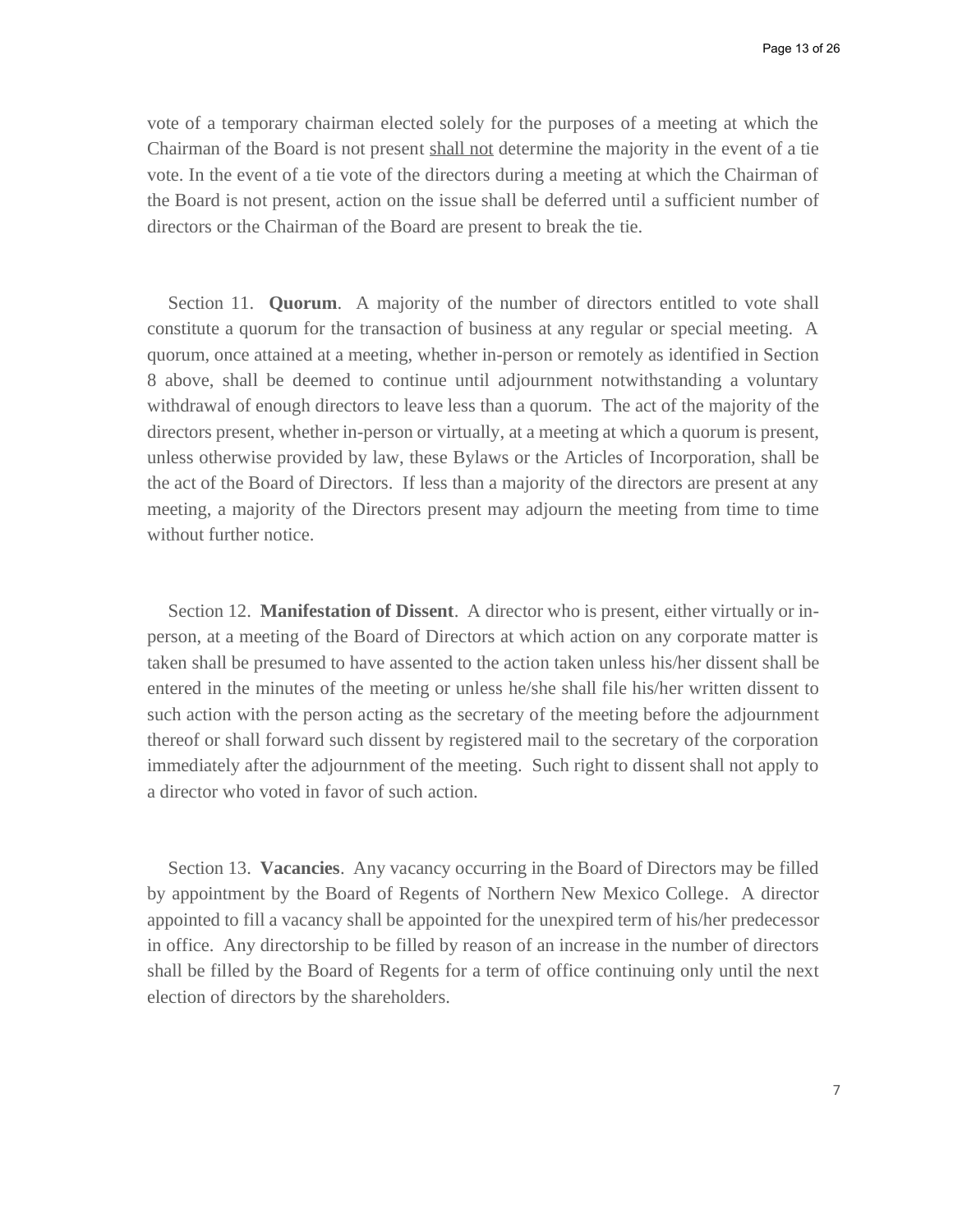Section 14. **Removal of Directors**. One or more directors, or the entire Board of Directors, may be removed, with or without cause, by a vote of the Board of Regents of Northern New Mexico College.

Section 15. **Compensation**. By resolution of the Board of Directors, non-college employees who are directors may receive a fixed sum plus expenses of attendance, if any, for attendance at any regular or special meeting of the Board of Directors; provided, that nothing herein contained shall be construed to preclude any director from serving the corporation in any other capacity and receiving compensation therefor. Any compensation will be limited based on state guidelines and statutes for travel and per-diem rates.

Section 16. **Resignation**. Any director may resign his/her office at any time, such resignation to be made in writing and to take effect immediately without acceptance.

Section 17. **Committees**. The Board of Directors, by resolution adopted by a majority of the full Board of Directors, may designate from among its members an executive committee and one (1) or more other committees each of which, to the extent provided in the resolution, shall have and may exercise all the authority of the Board of Directors, but no such committee shall have the authority of the Board of Directors in reference to amending the Articles of Incorporation, adopting a plan of merger or consolidation, recommending to the shareholders the sale, lease, exchange or other disposition of all or substantially all the property and assets of its business, recommending to the shareholders a voluntary dissolution of the corporation or a revocation thereof, or amending the Bylaws of the corporation. The designation of any such committee and the delegation thereto of authority shall not operate to relieve the Board of Directors, or any member thereof, of any responsibility imposed by law.

Section 18. **Written Consent**. Any action required by the Business Corporation Act to be taken at a meeting of the directors of the corporation, or any action which may be taken at a meeting of the directors or of a committee, may be taken without a meeting if a consent in writing, setting forth the action so taken, shall be signed by all of the directors, or all of the members of the committee, as the case may be. The consent shall have the same effect as a unanimous vote.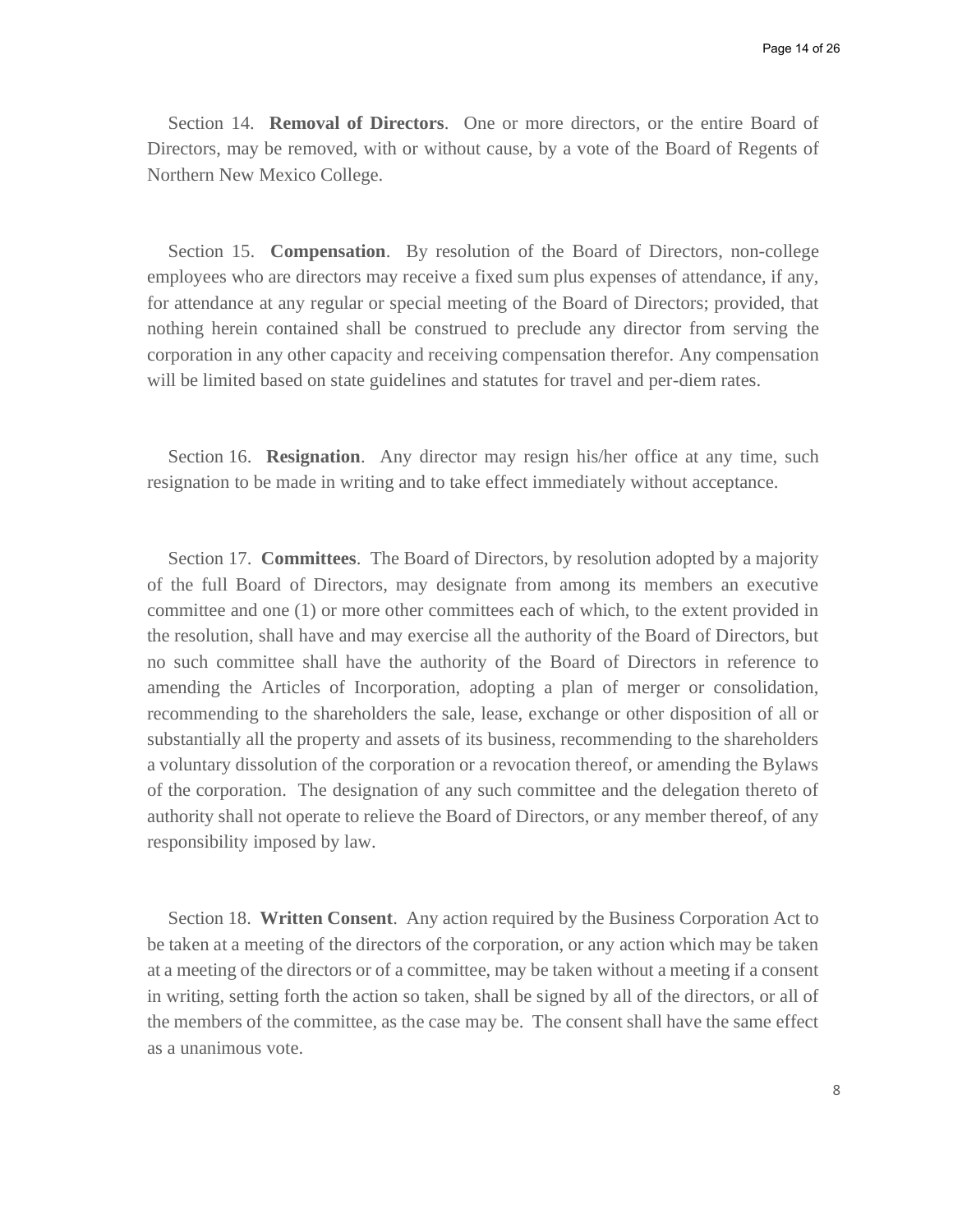#### **ARTICLE IV**

#### **OFFICERS**

Section 1. **Officers and Qualifications**. The officers of this corporation shall consist of a president, one or more vice presidents, (the number thereof to be determined by the Board of Directors from time to time), a secretary, and a treasurer, each of whom shall be appointed to the Board of Directors in the manner prescribed by these Bylaws. Other officers and assistant officers and agents deemed necessary may be elected or appointed by the Board of Directors or chosen in the manner prescribed by these Bylaws. Any two (2) or more offices may be held by the same person. All officers and agents of the corporation, as between themselves and the corporation, shall have the authority and shall perform the duties in the management of the corporation as provided in these Bylaws, or as determined by the resolution of the Board of Directors not inconsistent with these Bylaws.

Section 2. **Election and Term**. All officers of the corporation shall be elected annually by the Board of Directors at its regular meeting held immediately after the annual meeting of shareholders. If the election of officers is not held at such meeting, such election shall be held as soon thereafter as may be convenient. Each officer shall hold office until his/her successor has been duly elected and qualified, or until removed as hereinafter provided.

Section 3. **Vacancies**. A vacancy in any office because of death, resignation, removal, disqualification or otherwise, may be filled by the Board Regents of Northern New Mexico College for the unexpired portion of the term. New offices may be created and filled at any meeting of the Board of Directors.

Section 4. **Removal**. Any officer or agent may be removed by the Board of Directors whenever in its judgment the best interest of the corporation will be served thereby, but such removal shall be without prejudice to the contract rights, if any, of the person removed. Election or appointment of an officer or agent shall not of itself create contract rights.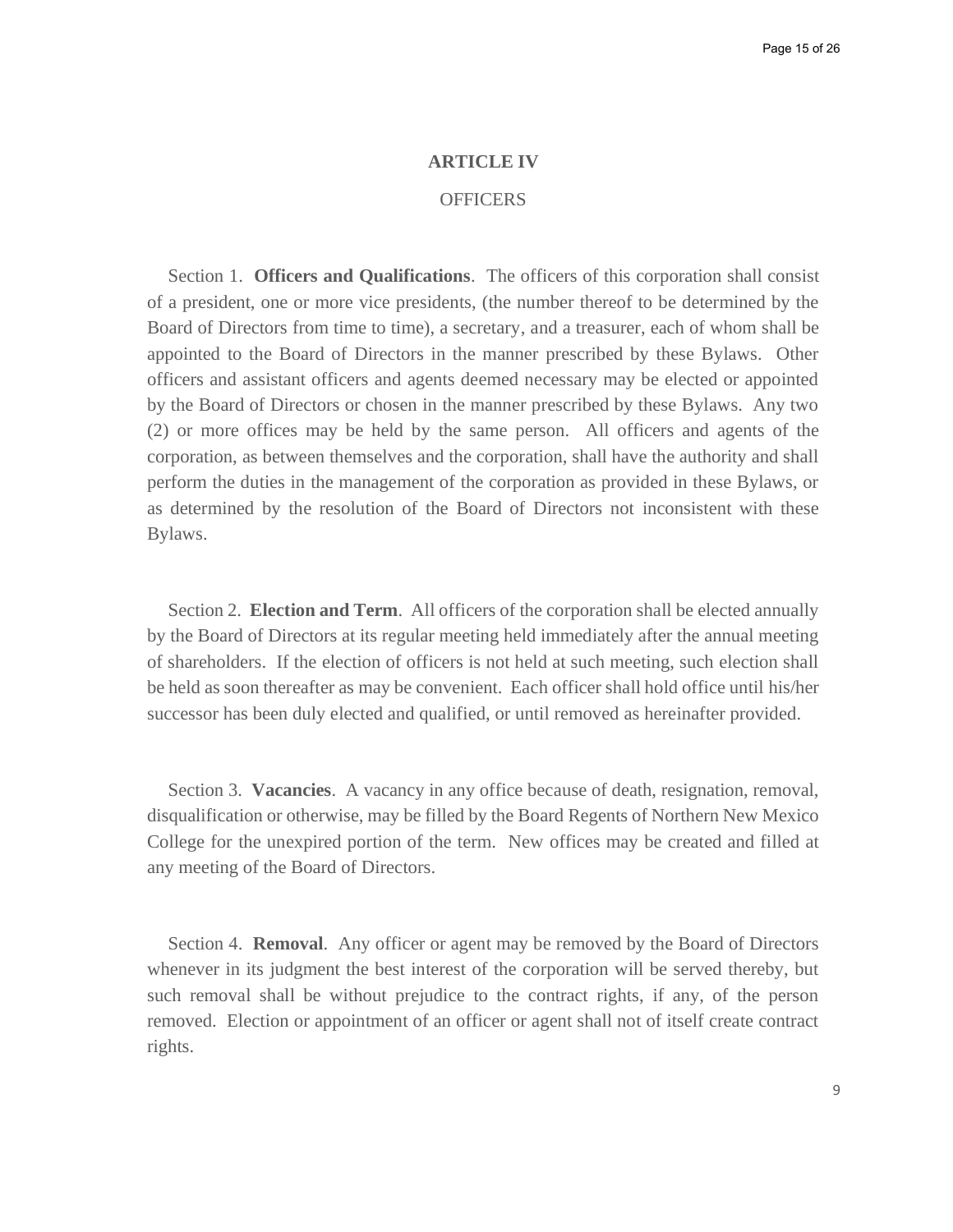Section 5. **Compensation of Officers**. The officers shall receive such salary or compensation as may be fixed by the Board of Directors. No officers shall be prevented from receiving compensation by reason of the fact that he/she is also a director of the corporation.

Section 6. **Duties of Officers**. The duties and powers of the officers of the corporation shall be as follows and shall hereafter be set by resolution of the Board of Directors:

#### **Chairman of the Board of Directors**

The Board of Directors shall have the right and power to elect a Chairman from among the members of the Board of Directors. If a Chairman of the Board of Directors is elected, he/she shall preside at all meetings of the Board of Directors in place of the president of the corporation, and he/she may also cast his/her vote on all issues brought before the Board.

#### **President**

(a) The president shall be the chief executive officer of the corporation and shall in general supervise and control all of the business and affairs of the corporation. Provided, however, that if the Board of Directors shall designate the chairman as the chief executive officer, then the chairman shall have the duties and powers of the president, and the president shall possess the same only in the absence of the chairman, or in the event of his/her inability or refusal to act.

(b) He/She shall preside at all meetings of the shareholders and shall preside at all meetings of the directors unless a chairman of the Board of Directors is elected, in which case he/she shall preside only in the absence of the Chairman of the Board of Directors.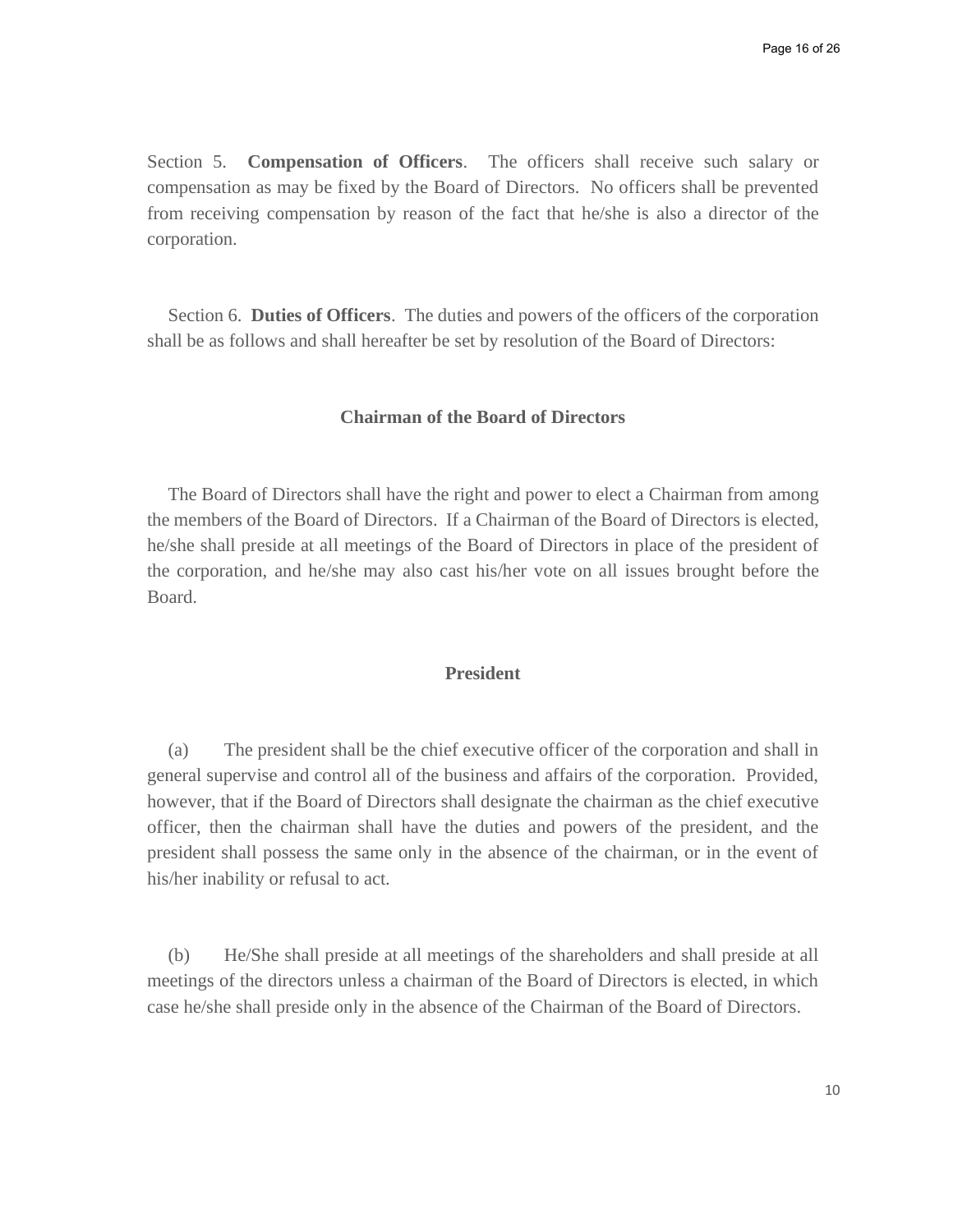(c) He/She shall present at each annual meeting of the shareholders and directors a report of the condition of the business of the corporation.

(d) He/She shall cause to be called regular and special meetings of the shareholders and directors in accordance with the requirements of the law and these Bylaws.

(e) He/She shall appoint, discharge and fix the compensation of all employees and agents of the corporation other than the duly elected officers, subject to any qualifications with respect thereto made by the Board of Directors.

(f) He/She shall sign and execute all contracts in the name of the corporation, and all certificates for shares of the corporation, all deeds, mortgages, bonds, contracts, notes, drafts, or other orders for the payment of money, or other instruments which the Board of Directors have authorized to be executed, except in cases where the signing and execution thereof shall be expressly delegated by the Board of Directors or by these Bylaws to some other officer or agent of the corporation, or shall be required by law to be otherwise signed or executed.

(g) He/She shall cause all books, reports, statements, and certificates to be properly kept and filed as required by law.

(h) He/She shall enforce these Bylaws and perform all the duties incident to his/her office and which are required by law, and, generally, perform all duties incident to the office of president and such other duties as may be prescribed by the Board of Directors from time to time.

#### **Vice President**

In the absence of the president (and chairman, if the chairman is the chief executive officer of the corporation) or in the event of his/her inability or refusal to act, the vice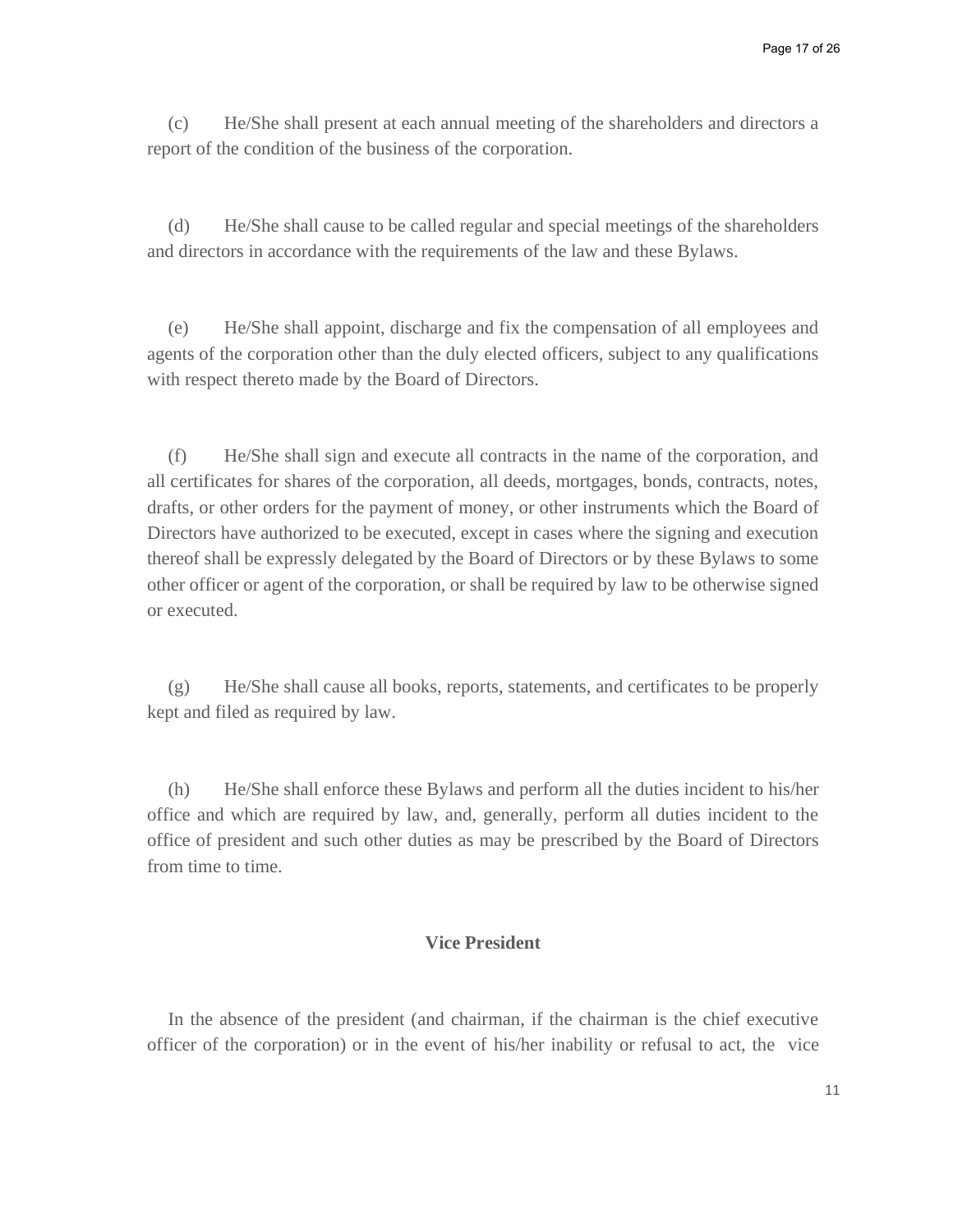president (or if there be more than one vice president, the vice presidents, in order of seniority) shall perform the duties of the president, and when so acting, shall have all the powers and be subject to all the responsibilities of the office of president. The vice president shall also perform such other duties and have such other powers as from time to time may be assigned to him/her by the Board of Directors or president.

#### **Secretary**

(a) The secretary shall keep the minutes of the meetings of the Board of Directors and of the shareholders in the appropriate books.

(b) He/She shall attend to the giving of notice of special meetings of the Board of Directors and of all the meetings of the shareholders of the corporation.

(c) He/She shall be the custodian of the records of the corporation.

(d) He/She shall keep at the principal office of the corporation a book or record containing the names, alphabetically arranged, of all persons who are shareholders of the corporation, showing their mailing addresses, the number of shares held by them respectively, and the dates when they respectively became the owners of record thereof. He/She shall keep such book or record and the minutes of the proceedings of its shareholders open daily during the usual business hours, for inspection, within the limits prescribed by law, by any person duly authorized to inspect such records. At the request of the person entitled to an inspection thereof, he/she shall prepare and make available a current list of the officers and directors of the corporation and their mailing addresses.

(e) He/She shall attest the execution of instruments on behalf of the corporation by a proper officer thereof.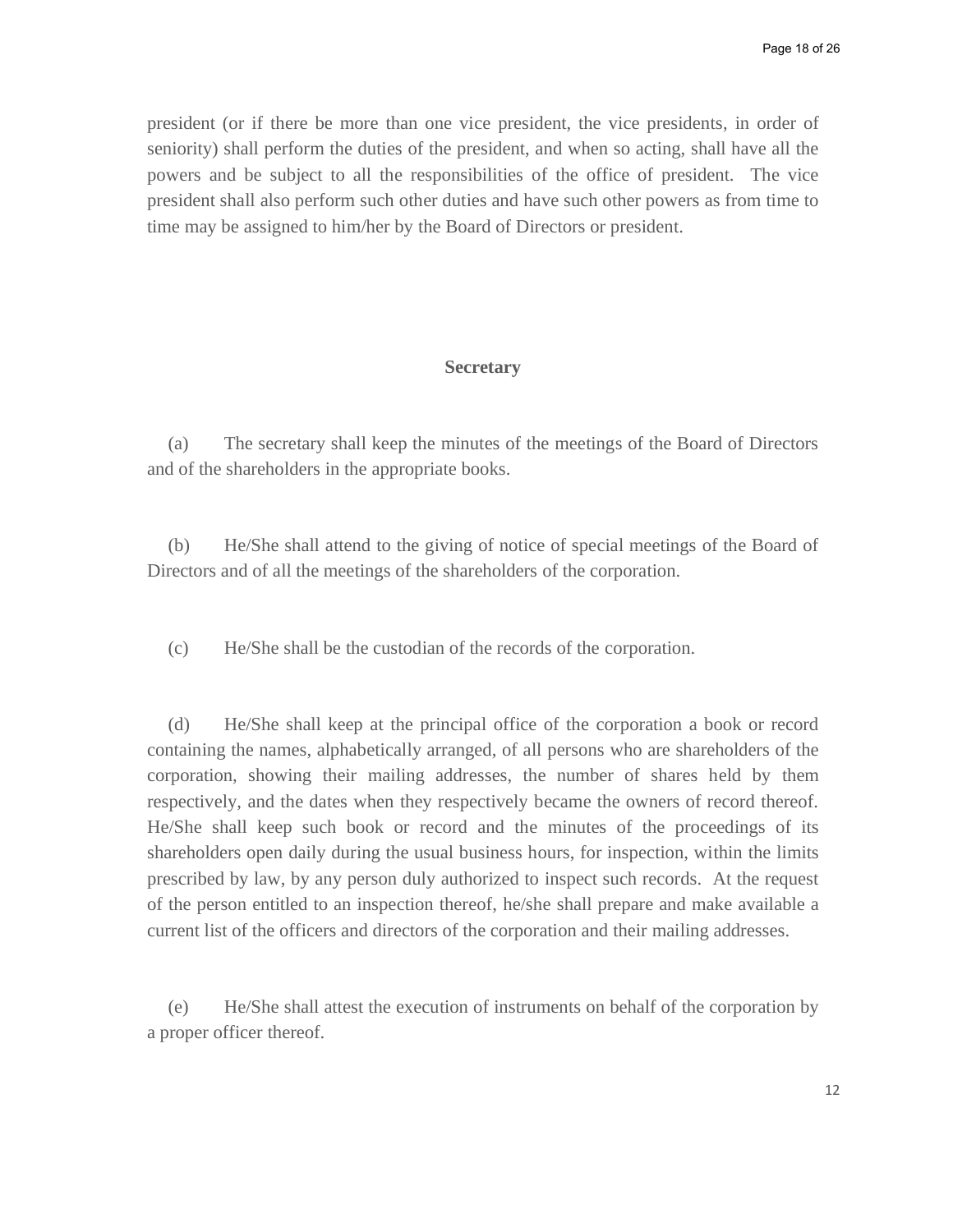(f) He/She shall sign all certificates representing shares.

(g) He/She shall attend to all correspondence and present to the Board of Directors at its meetings all official communications received by him/her.

(h) He/She shall have general charge of the stock transfer books of the corporation.

(i) He/She shall in general perform all duties incident to the office of secretary and such other duties as from time to time may be assigned to him/her by the president or by the Board of Directors.

#### **Treasurer**

(a) The treasurer shall have the care and custody of and be responsible for all the funds and securities in the name of the corporation in such banks, trust companies or other depositaries as shall be designated by the Board of Directors.

(b) Subject to banking resolutions adopted by the Board of Directors, he/she shall make, sign, and endorse in the name of the corporation all checks, drafts, notes, and other orders for the payment of money, and pay out and dispose of such under the direction of the president or the Board of Directors.

(c) He/She shall keep at the principal office of the corporation accurate books of account of all its business and transactions and shall at all reasonable hours exhibit books and accounts to any director upon application at the office of the corporation during business hours.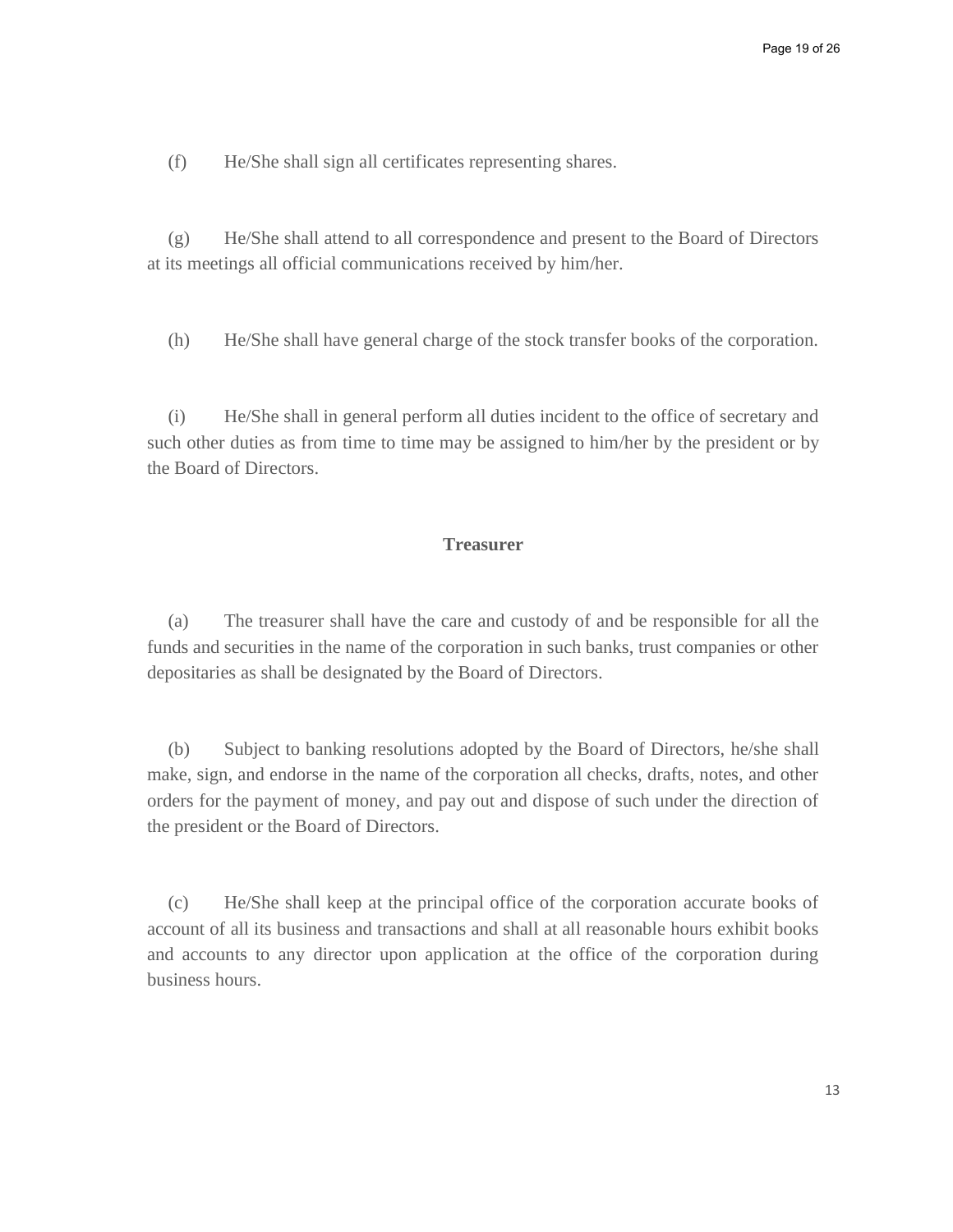(d) He/She shall render a report of the condition of the finances of the corporation at each regular meeting of the Board of Directors and at such other times as shall be required of him/her, and he/she shall make a full financial report at the annual meeting of the shareholders.

(e) He/She shall further perform all duties incident to the office of treasurer of the corporation.

(f) If required by the Board of Directors, he/she shall give such bond as it shall determine appropriate for the faithful performance of his/her duties.

#### **Other Officers**

Other officers shall perform such duties and have such powers as may be assigned to them by the Board of Directors. Assistant secretaries and assistant treasurers, in general, shall perform such duties as shall be assigned to them by the secretary or the treasurer, respectively, or by the president or the Board of Directors.

#### **ARTICLE V**

#### **COMMITTEES**

Section 1: **Committee Formation and Appointment**. The Board may create committees as needed to assist in carrying on the business of the Corporation including, but not limited to a Finance & Audit Committee and Nominating Committee. The maximum number of members for each committee shall be less than the number of Board Members required to constitute a quorum of the Board. The President shall name the members of each committee from the Board or from outside of the Board. Each of such committees shall have such powers and authority as the Board may prescribe and shall develop policies and procedures for its own operation, except that regular and special meetings of any committee shall be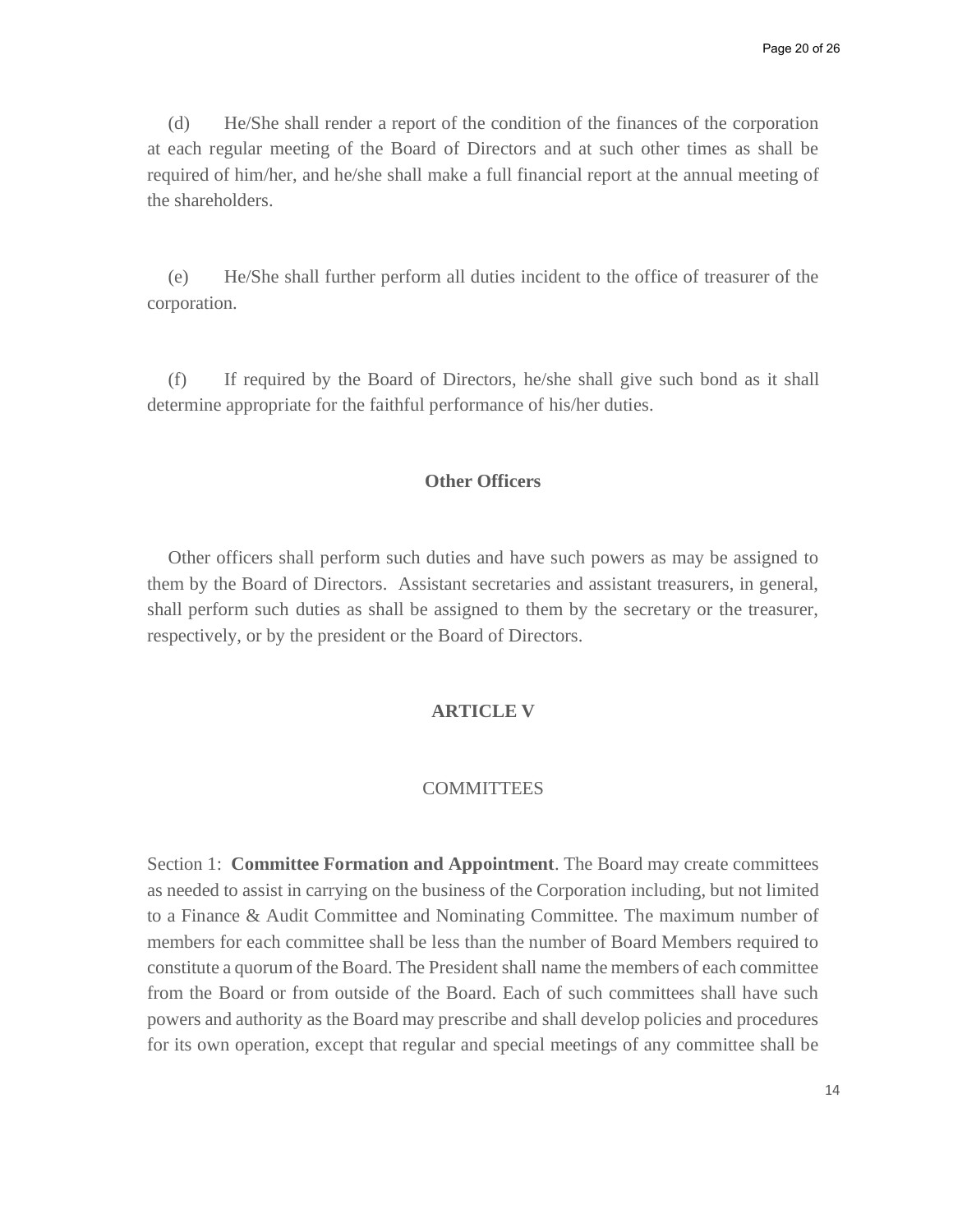called and held subject to the same requirements with respect to time, place and notice as are specified in these Bylaws for regular and special meetings of the Board of Directors The designation and appointment of any such committee and delegation thereto of authority shall not operate to relieve the Board of Directors or any individual Director of any responsibility imposed by law.

**Section 2**: **Meetings and Function**. A majority of the members of any committee serving at the time of any meeting shall constitute a quorum for the transaction of business at such meeting. Except as expressly specified in these Bylaws, the action of the majority of those members present at a committee meeting at which a quorum is present shall constitute an act of the Committee. All meetings of committees shall be conducted in accordance with Article IV, Section 9.

#### **ARTICLE VI**

#### INDEMNIFICATION

**Section 1**: **Scope of Indemnification.** The Corporation shall indemnify each Director or Officer or former Director or Officer of the Board against reasonable expenses, costs, and attorney's fees actually and reasonably incurred by the Director or Officer in connection with the defense of any action, suit or proceeding, civil or criminal, in which the Director or Officer is made a party by reason of being or having been a Director or Officer. 'The indemnification shall include attorney fees and costs and any amounts paid to satisfy a judgment or to compromise or settle a claim. The Director or Officer shall not be indemnified if adjudged to be liable on the basis that they have breached or failed to perform the duties of their office and the breach or failure to perform constitutes willful misconduct or recklessness. Advance indemnification may be allowed of a Director or Officer for reasonable expenses to be incurred in connection with the defense of the action, suit or proceeding provided that the Director or officer must reimburse the Corporation if it is subsequently determined that the Director or Officer was not entitled to indemnification. The Corporation shall purchase insurance insuring its obligations hereunder in the amounts authorized from time to time by the Board. The Corporation shall have the right, but shall not be obligated, to indemnify any employee, volunteer, or agents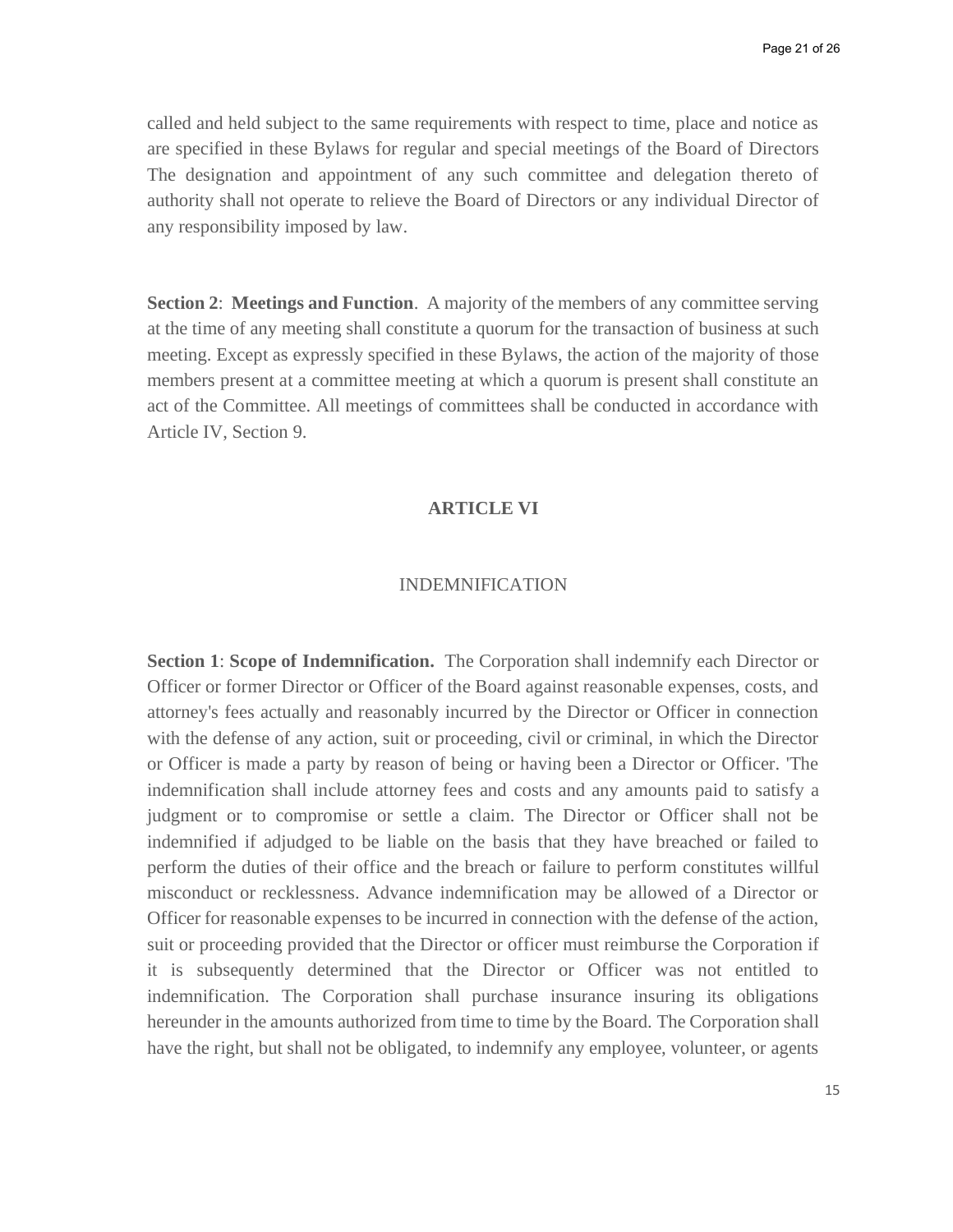for the Corporation not otherwise covered by this Section 1 to the same extent as Directors and Officers are indemnified and shall also have the obligation, to purchase insurance insuring its obligation hereunder in the amounts authorized from time to time by the Board as set forth in Section 2 below.

Section 2: **Directors' and Officers' Liability Insurance.** The Corporation shall maintain a policy of directors' and officers' liability insurance ("D&O Insurance"), insuring each director and officer of the Corporation on such terms and conditions as may be approved by the Board, but in no event less than One Million Dollars (\$1,000,000).

**Section 3: Savings Clause; Limitation.** If any provision of these bylaws dealing with indemnification is invalidated by any court on any ground, then the Corporation shall nevertheless indemnify each party otherwise entitled to indemnification hereunder to the fullest extent permitted by law or any applicable provision of the Business Corporation Act, the University Research Park and Economic Development Act, or of these bylaws that shall not have been invalidated (but not to a greater extent than would be authorized by these bylaws without regard to any such invalidation).

#### **ARTICLE VII**

#### CONTRACTS, LOANS, CHECKS AND DEPOSITS

Section 1. **Contracts**. The Board of Directors may authorize any officer or officers, agent or agents, to enter into any contract or execute and deliver any instrument in the name of and on behalf of the corporation, and such authority may be general or confined to specific instances.

Section 2. **Loans**. No loans shall be contracted on behalf of the corporation and no evidences of indebtedness shall be issued in its name unless authorized by a resolution of the Board of Directors and approval by the Board of Regents. Such authority may be general or confined to specific instances.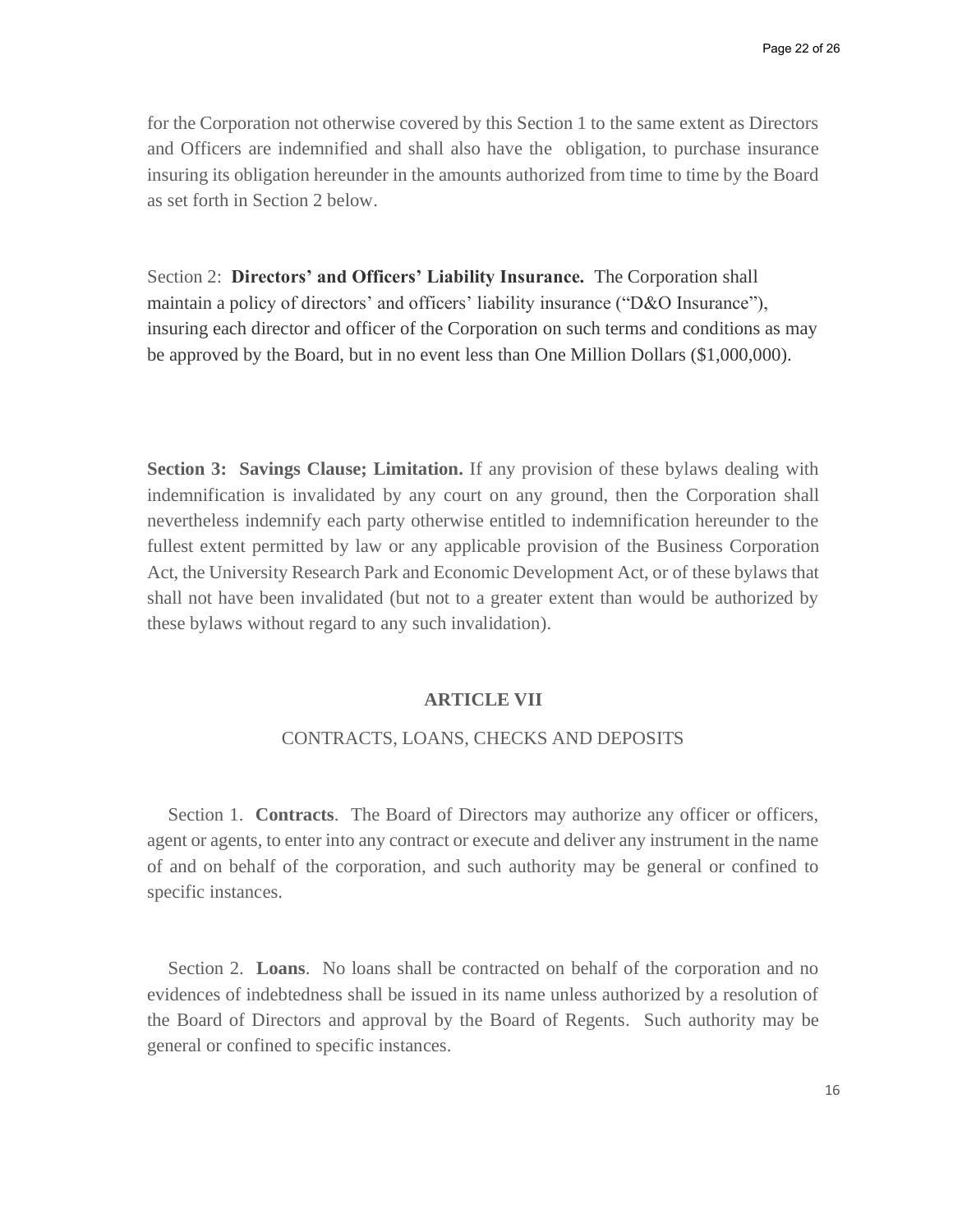Section 3. **Checks, Drafts, etc**. All checks, drafts or other orders for the payment of money, notes or other evidence of indebtedness issued in the name of the corporation, shall be signed by such officer or officers, agent or agents of the corporation and in such manner as shall from time to time be determined by resolution of the Board of Directors.

Section 4. **Deposits**. All funds of the corporation not otherwise employed shall be deposited from time to time to the credit of the corporation in such banks, trust companies or other depositaries as the Board of Directors may select.

#### **ARTICLE VIII**

#### **SHARES**

Section 1. **Certificates**. The shares of the corporation shall be represented by certificates prepared by the Board of Directors and signed by the president or the vice president, and the secretary or an assistant secretary. The certificates shall be numbered consecutively and in the order in which they are issued; they shall be bound in a book and shall be issued in consecutive order therefrom, and in the margin thereof or on a stock record page shall be entered the name of the person to whom the shares represented by each such certificate are issued, the number of such shares, and the date of issue. Each certificate shall state the registered holder's name, the number of shares represented thereby, the date of issue, the par value of such shares, or that they are without par value. All certificates surrendered to the corporation for transfer shall be cancelled and no new certificates shall be issued until the former certificate for a like number of shares shall have been surrendered and cancelled, except that in case of a lost, stolen or destroyed certificate, a new one may be issued therefor in accordance with Section 6 of this Article.

Section 2. **Restriction on Ownership**. Northern New Mexico College or its nominee shall be the only entity or individual entitled to own shares in the Corporation.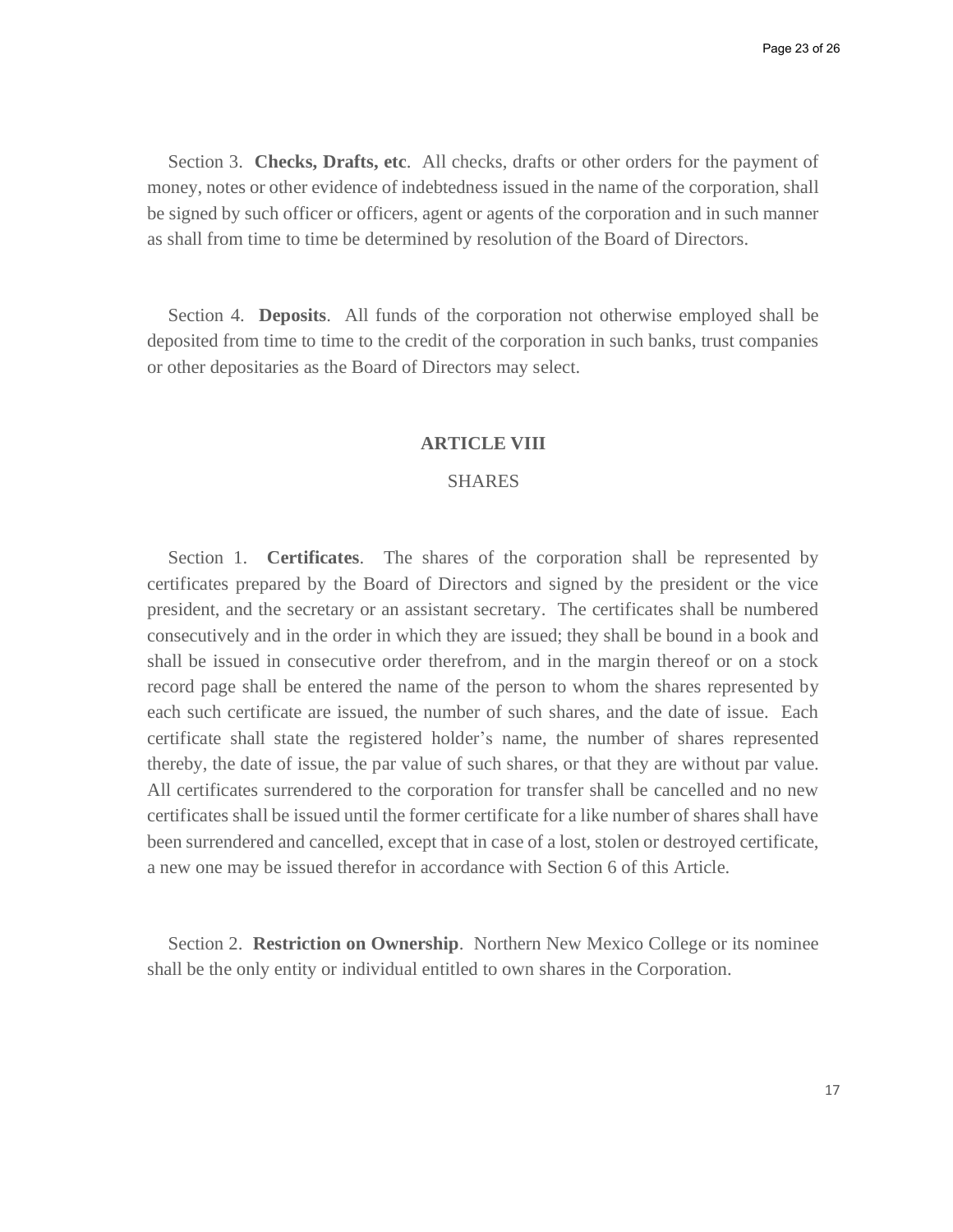Section 3. **Subscriptions**. Subscriptions for shares shall be paid at such times and in such installments as the Board of Directors shall determine. If default shall be made in the payment of any installment as required by such resolution, the Board of Directors may declare the shares and all previous payments thereon forfeited for the use of the corporation, in the manner prescribed by law.

Section 4. **Legends**. Each certificate for shares of stock which are subject to any restriction on transfer pursuant to the Articles of Incorporation, the Bylaws, applicable securities laws or any agreement among any number of shareholders or among such holders in the corporation shall have conspicuously noted on the face or back of the certificate either the full text of the restriction or a statement of the existence of such restriction.

Section 5. **Transfer of Shares**. Transfer of shares will be registered on the books of the corporation maintained for that purpose upon presentation of share certificates appropriately endorsed. The corporation shall issue a new certificate for the shares surrendered to the person or persons entitled thereto. The person in whose name the shares stand on the books of the corporation shall be deemed the owner thereof for all purposes.

Section 6. **Returned Certificates**. All certificates for shares changed or returned to the corporation for transfer shall be marked by the secretary "Cancelled" with the date of cancellation, and the transaction shall be immediately recorded in the certificate book opposite the memorandum of their issue. The returned certificate may be inserted in the certificate book.

Section 7. **Lost, Stolen or Destroyed Certificates**. The corporation may issue a new certificate of stock in place of any previously issued certificate alleged to have been lost, stolen or destroyed, upon such terms and conditions as the Board of Directors may prescribe, including the presentation of reasonable evidence of such loss, theft or destruction and the giving of such indemnity as the Board of Directors may require for the protection of the corporation or any transfer agent or registrar.

### **ARTICLE IX**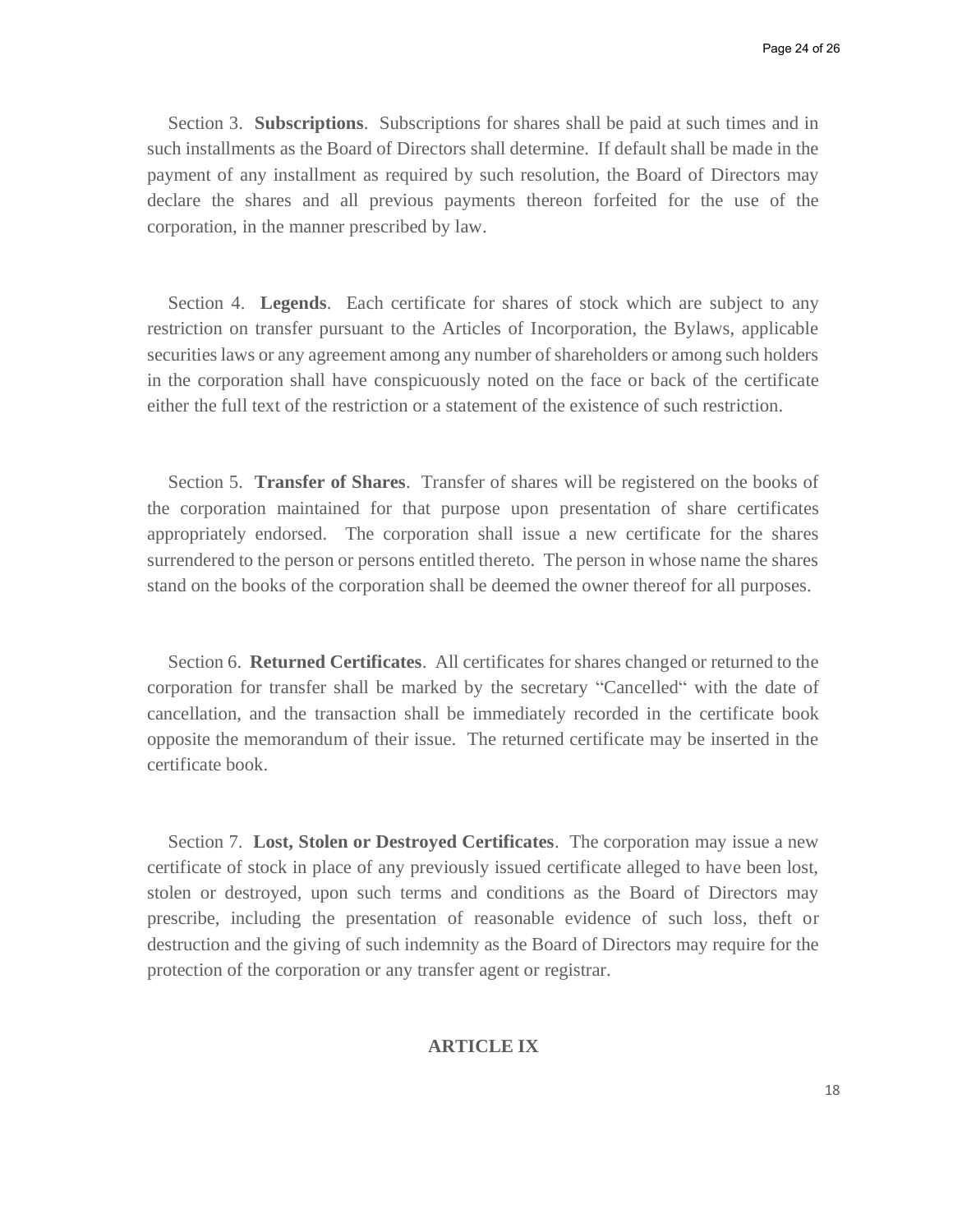#### DIVIDENDS

The Board of Directors at any regular or special meeting may declare dividends payable out of the surplus of the corporation, subject to the restrictions and limitations imposed by law whenever in the exercise of its discretion it may deem such declaration advisable. Such dividends may be paid in cash, property, or shares of the corporation.

#### **ARTICLE X**

#### FISCAL YEAR

The corporation shall have a fiscal year, which shall be determined by the Board of Directors. Such fiscal year shall end on the last day of any one calendar month and shall begin the first day of the next succeeding calendar month.

#### **ARTICLE XI**

#### WAIVER OF NOTICE

Whenever, under the provisions of these Bylaws or of any statute, any shareholder or director is entitled to notice of any regular or special meeting or of any action to be taken by the corporation, such meeting may be held or such action may be taken without the giving of such notice, provided every shareholder or director entitled to such notice in writing waives the requirements of these Bylaws in respect thereto.

#### **ARTICLE XII**

#### AMENDMENTS

These Bylaws may be altered, amended, repealed or new Bylaws adopted by a majority of the entire Board of Directors at a regular or special meeting of the Board.